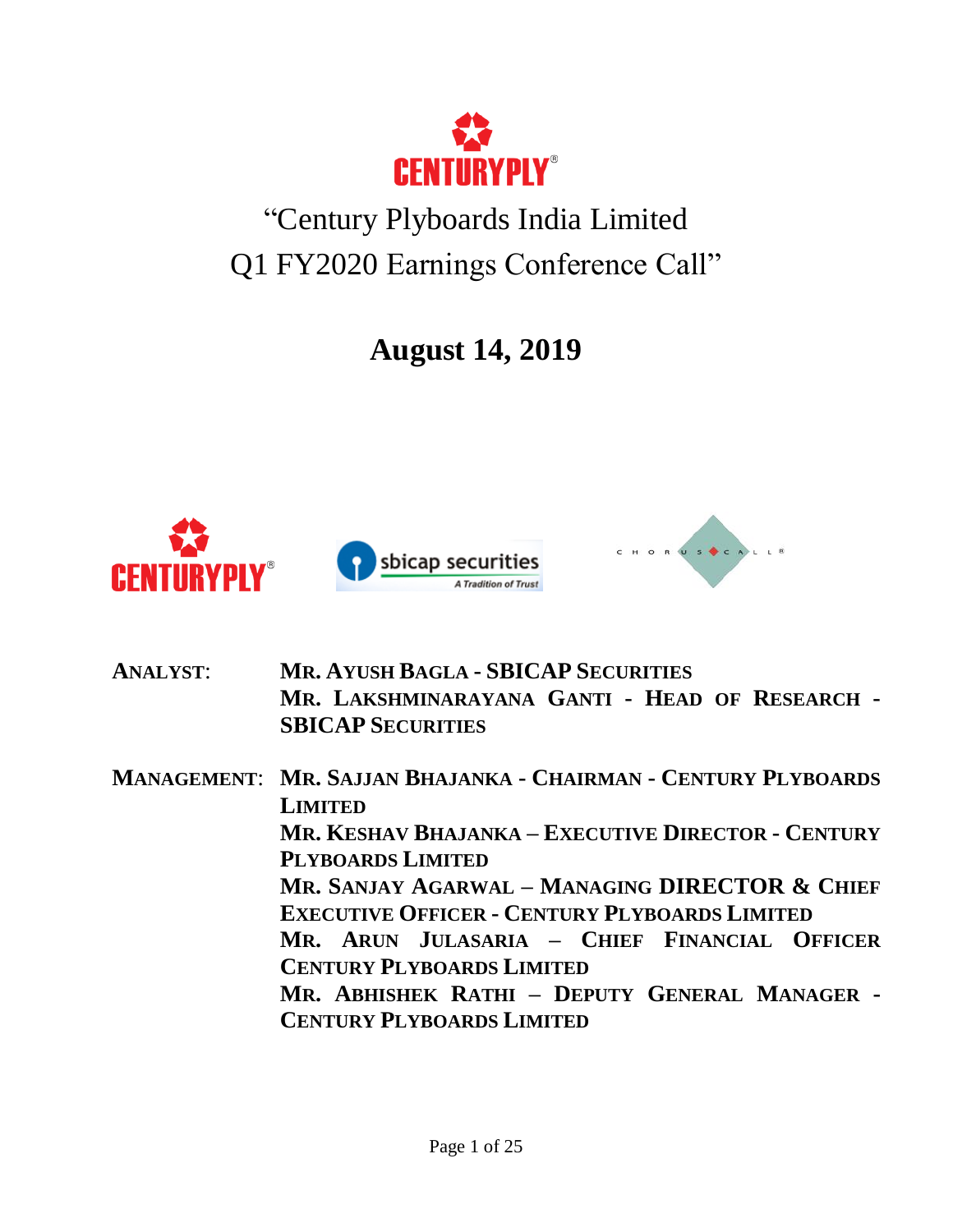

- **Moderator:** Ladies and gentlemen, good day, and welcome to the Century Plyboards Limited Q1 FY2020 Earnings Conference Call hosted by SBICAP Securities Limited. As a reminder, all participant lines will be in the listen-only mode and there will be an opportunity for you to ask questions after the presentation concludes. Should you need assistance during the conference call, please signal an operator by pressing "\*" then "0" on your touchtone phone. Please note that this conference is being recorded. I now hand the conference over to Mr. Ayush Bagla from SBICAP Securities. Thank you, and over to you, Sir!
- **Ayush Bagla:** Thank you, Nirav. Good afternoon, everyone, and welcome to Q1 FY 2020 earnings conference call of Century Plyboards India Limited. I would like to thank the management for again giving SBICAP Securities the opportunity to host this call.

I have with me, Mr. Lakshminarayana Ganti, Head of Research at SBICAP Securities. From the CenturyPly management team, we have Mr. Sajjan Bhajanka, Chairman, Mr. Sanjay Agarwal, MD and CEO; Mr. Keshav Bhajanka; ED and Mr. Arun Julasaria, CFO.

We will begin the call with opening remarks from management, and then move to Q&A. Thank you.

**Sanjay Agarwal:** Good afternoon, friends. I am Sanjay Agarwal, Managing Director of the company. I have with me, Shri Sajjan Bhajanka, Chairman; Keshav Bhajanka, ED; and Mr. Arun Julasaria, CFO of the company, for the first quarter results call of CenturyPly.

> We have performed very well in this quarter. Our revenues and margins have improved significantly, and this performance is shown in Q1 numbers. Though volumes did not grow much in plywood segment, margins have significantly improved. We are full faith in this segment. Our country takes its own time to adopt to a new system and introduction of GST and other collective reforms, will certainly deliver robust growth in times to come.

> In laminate division, we have seen sustained growth as well as improvements in margins. We also expect much robust performance in this division in quarters to come. Our new ventures of MDF and particleboard have reached the optimum and best capacity utilization. The result is, we are achieving desired topline and very good operational margins. Both the divisions have performed exceptionally well. Company is contemplating expansion of both MDF and particleboard, as they have reached their optimum and best capacity utilization.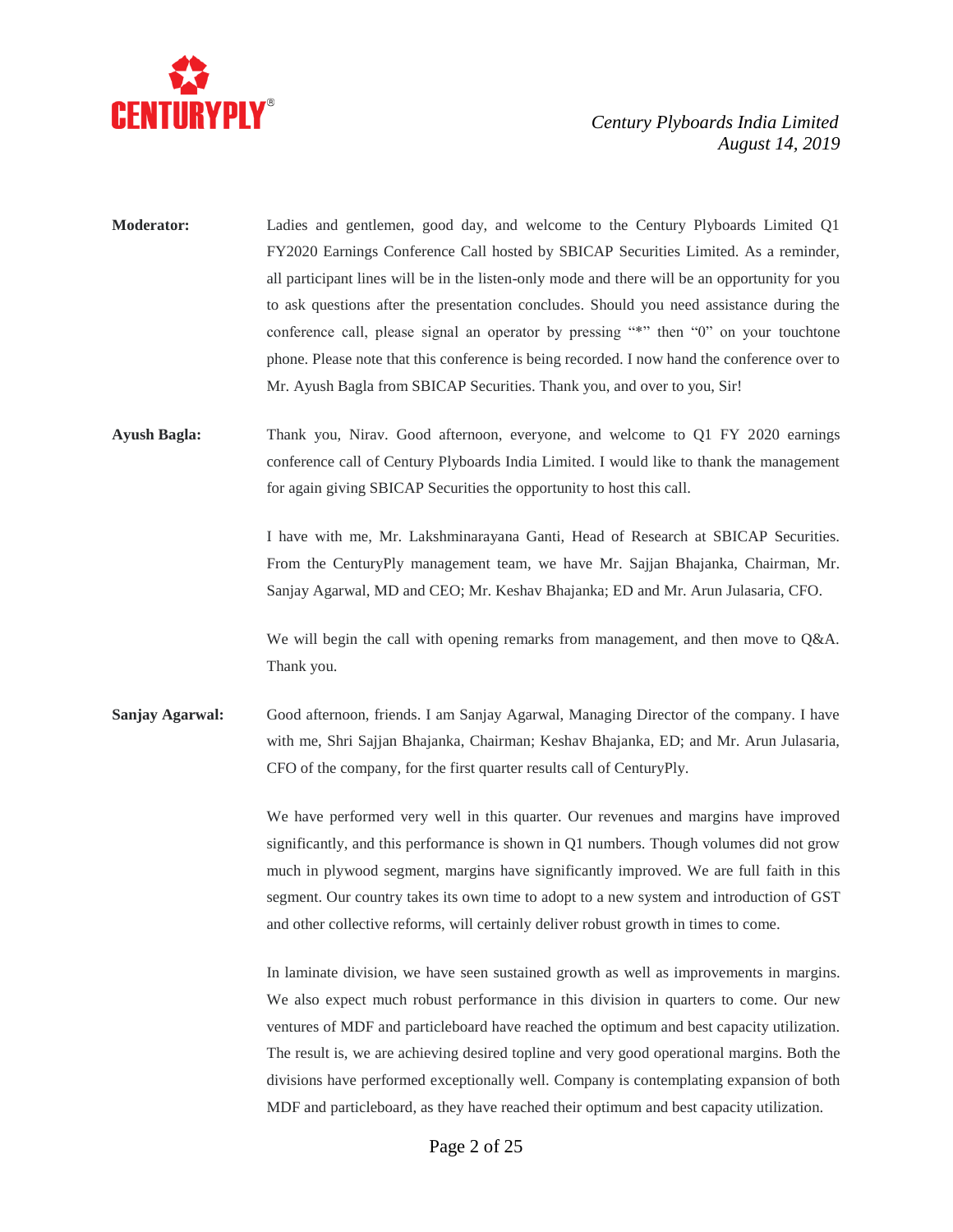

CFS division has faced issues to new competition, and it will take a year or two to absorb the capacity in the market and the performance to come back to normal. The GDP of West Bengal is one of the best in India today. I think it has happened because of the lower GDP base of West Bengal. But this growth of about, say, 12% GDP growth in West Bengal will certainly reflect on our CFS division in times to come.

Forex fluctuations have been very high and would have been resulted in huge losses to the company, but due to timely action taken by our Chairman, we have hedged our position, which has resulted in good benefits from the company. USD 20 million were hedged \$1 was at Rs.69.

On debt front, our long-term debt stood at around Rs.120 Crores. The same has been reducing continuously through internal accruals and as a result, our long-term debt ratio is lowest at 0.16. I assure our investor fraternity that CenturyPly maintains a very transparent system and also maintains the best corporate governance practices.

Now I hand over to our CFO, Mr. Arun Julasaria to take you with key financial data for current quarter, post which we are open to questions and answers. Thank you.

**Arun Julasaria:** Good afternoon, ladies and gentlemen. First of all, I will have to mention customary disclaimer that this concall is just to discuss company's historical numbers and future outlook. In no way this should be construed as invitation to invest in the company. The results for the first quarter, along with detailed analysis is already mailed to you and also posted on stock exchanges and company websites. So I will not take much of your time and take you through the basic numbers and macros.

> On Y-o-Y basis, overall net revenue, including other operating income increased from Rs. 537 Crores to Rs. 574 Crores, with a growth of 7%. Blended EBITDA margins are now 16.3%, against 13.5% from last whole year. EBIT margins are now 13.4%, against 11.3% from the last full year. PBT is now at 11.8% compared to 9.4% last full year.

> Profitability improved due to stable operations, stable rupee and overall improved performance, particularly in MDF segment. Results for Q2 maybe a bit adversely affected due to flooding and problems of goods momentum across country. However, for the whole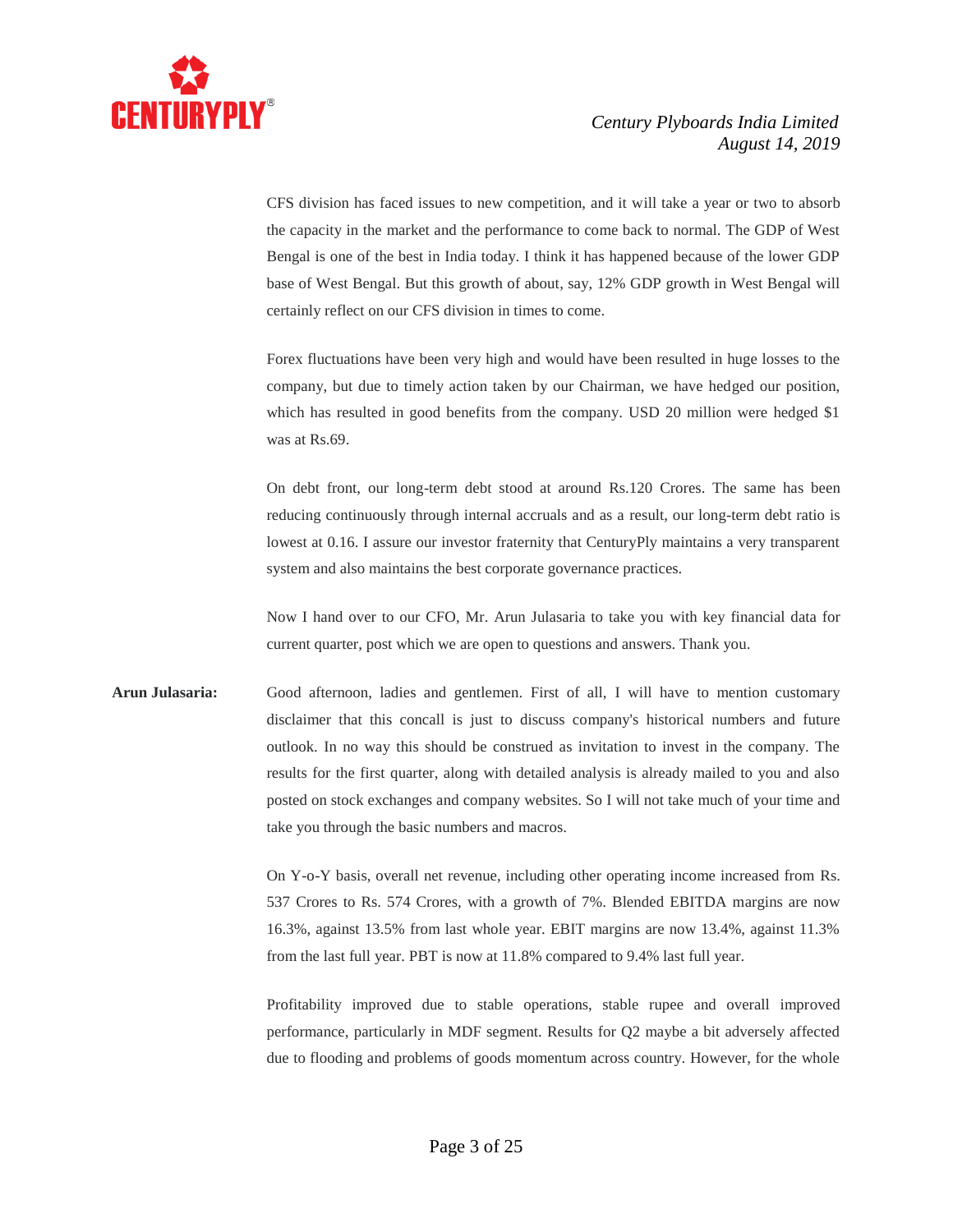

year, we are targeting blended topline growth of 10%, with EBITDA margins of near about 15% and PBT of 11%.

Tax rate will depend upon product mix, profit mix from exempted and other units, but likely to be at 25% with the outflow restricted to networth of 22% approximately.

With these words, I would like to conclude and we invite questions from participants, please.

**Moderator:** Thank you very much. We will now begin the question and answer. The first question is from the line of Yash Gupta from Prince Poly Plast Private Limited. Please go ahead.

**Yash Gupta:** Thanks for the opportunity. Sir, first question is that there is a spike in the MDF price from Rs. 20126 to Rs. 20986 any idea about the demand/supply scenario?

- **Sajjan Bhajanka:** This is a jump, can be for many reasons. We have taken a small price increase in our teak products also and due to the mix of decorative MDF is the premium MDF and we have the HDHMR products. So whenever the mix changes, the prices may vary a little bit up and down. As far as the demand-supply is concerned, the supply actually has not increased in last about 6, 8 months, 9 months' time before that, of course, by production of Action and Green had come. As far as North India is concerned, the consumption is going good, and the growth in MDF is visible from our own consumption because we are now able to run our factory at full capacity at Hoshiarpur, and we are already in the court that we should now expand our capacity.
- **Yash Gupta:** Okay. Can you give any number on the total MDF capacity in the whole country? And what is the supply at this point of time?
- **Sajjan Bhajanka:** In North India, there are three important players, Century is with capacity of 600 cubic meter per day, Green is with capacity of 600 cubic meter per day and Action is with capacity of 1,000 cubic meter per day. So in North India, 2,200 cubic meter per day capacities and in South India, Green is over 1,000 cubic meter per day than Rushell Décor is there around 400 or 500, and they are expanding capacity, which should be operational by year-end and it should reach 2,000 again. Apart from these capacities, there may be some small capacities, but these are the major capacities, size in the 600 cubic meter more capacities of some small batch process plants, maybe there in fact.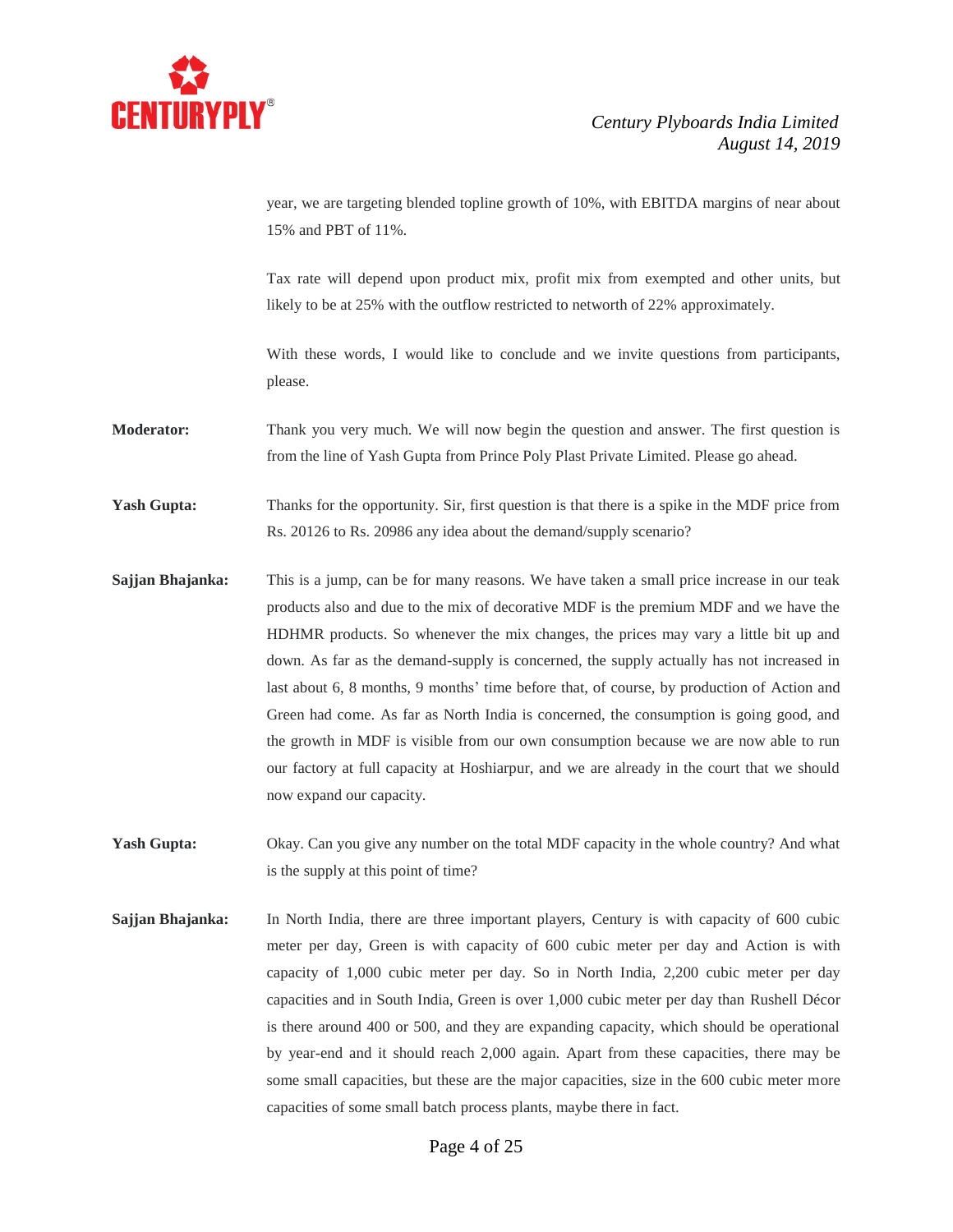

**Yash Gupta:** Okay and what our expansion plans in MDF by what capacities are planning to do that?

**Sajjan Bhajanka:** We are planning to put up a joint plant in UP, UP is the richest in plantation timber and availability of the plantation timber so particularly Sitapur area is above that. We got a license from UP government for putting up particleboard and MDF plants so we are planning capacity of around 500 each in UP under a single roof, 500 MDF, 500 particleboards.

Yash Gupta: Okay thank you very much.

- **Moderator:** Thank you. The next question is from the line of Nehal Shah from ICICI Securities Limited. Please go ahead.
- **Nehal Shah**: Thank you Sir for the opportunity first thing congratulating for a very, very good set of numbers. Sir on the plywood side, one question which arises has been the volatility in the margins so while last year, we were very, very gung-ho on margins at 16%, 17%, and which is going on. Now the trajectory in last couple of quarters went down to 11%, 12%, and now it is again, gone up to 15%, 16% so what kind of margins do we think is sustainable considering the kind of volatility we have seen in the recent past.
- **Keshav Bhajanka:** As far as last quarter was concerned, the volatility was there because lot of other factors, a lot of marketing expenses taken and there are certain political factors right, the political donation etc., has sort of reduced the margins in the last quarter. But I believe that 14% plus margins is a bare minimum that will be looked into for this year and going forward, we will definitely try to improve upon this.
- **Nehal Shah**: The 14% plus margin and what kind of growth are we looking at for the full year?
- **Keshav Bhajanka:** For the full year, for the remainder of the year, we were trying to touch double digit growth, but blended growth for the entire year should look at something between 7% to 8%.
- **Nehal Shah**: 7% to 8% blended growth. Okay thanks a lot.
- **Moderator:** Thank you. The next question is from the line of Abhishek Joshi from CIMB. Please go ahead.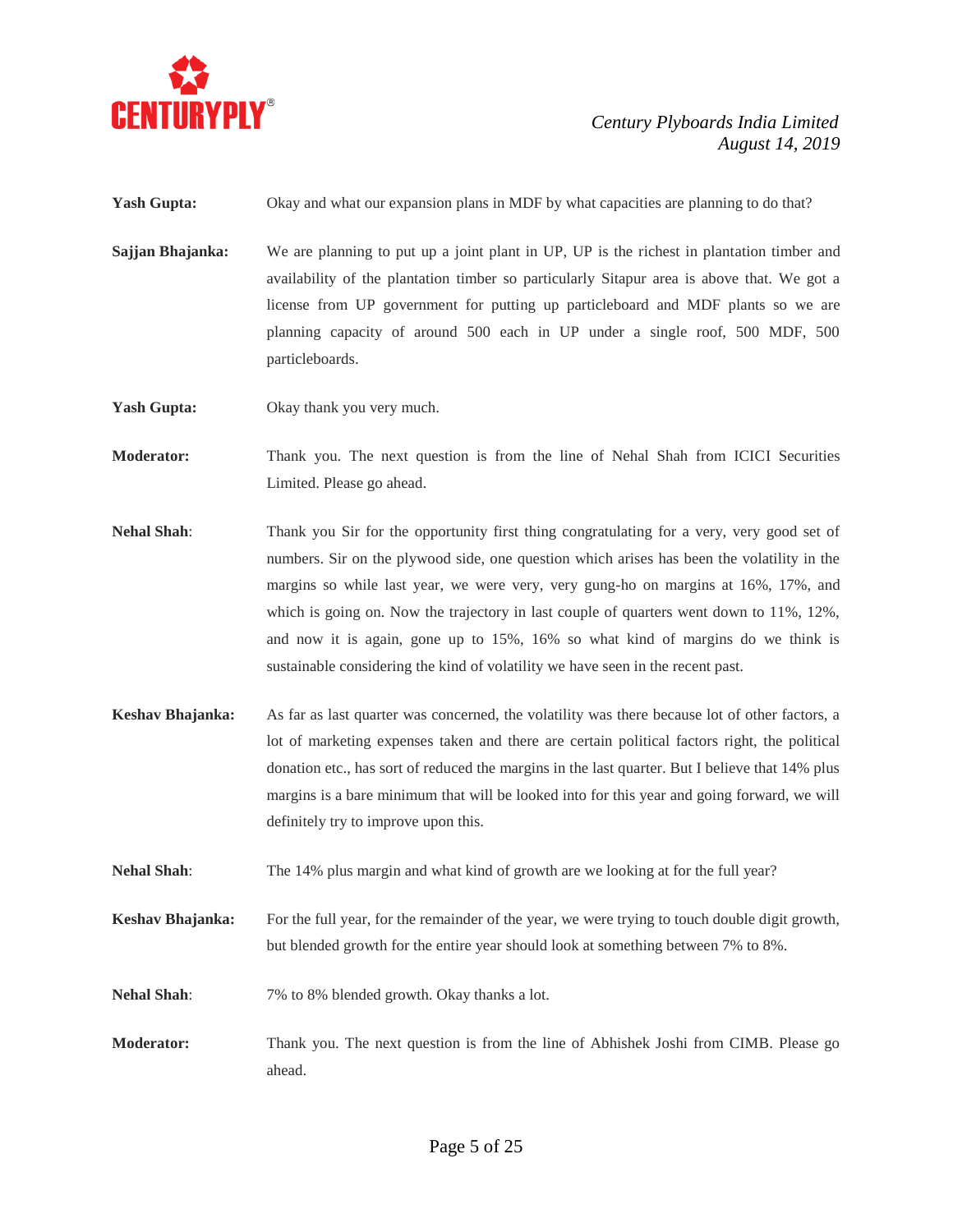

- **Abhishek Joshi:** Sir in the MDF segment, have the prices of plain MDF stabilized you more or less like, they were falling constantly last year so what is the price trajectory from here on going forward for MDF?
- **Sanjay Agarwal:** Prices had fallen last year, of course, after April last year until maybe October you can say and after that, they stabilized the prices have not gone down in this year, even in the Q4 the prices have not gone down and we have taken a small increase in prices in our thicker grades. Thicker grade means 6mm-plus thicknesses we have taken price increase also so what I view that there are no new capacity coming up and since that nobody has even a planning for new capacities so there is stability in the market and the consumption of MDF is increasing quite fairly it seems. There are no data available, but of course it seems that it is quite good so I do not see any reason in near future for prices to go down and that is why probably we are able to run our capacity to whatever we are able to produce now.
- **Abhishek Joshi:** So can we see like sharp price increase at the same time, because of no significant capacity coming up in near future.
- **Sanjay Agarwal:** No. There is no chance of any sharp prices increase because there is a threat from import always. If you receive extraordinary prices, the imports will come immediately. It takes hardly on one month to get more produce from outside. So I do not think there is any chance of sharp price increase. We will actually love that if you can stabilize at these prices and maybe here and there at different times maybe take small increases so and still, we know that Green has got this capacity of 1000 cubic meter, 1100 cubic meter in South so if the price has increased too much they will try again to fed up more from even South to North, which again, we do not want so I do not think sharp price increases are welcome.
- **Abhishek Joshi:** This thing is also true for Northern region, right? Not only for South?

**Sajjan Bhajanka:** Yes, mostly for Northern region because Southern region is actually open to imports a lot, and then they are not paying the transport charges also. Mostly imports will have come either on Western port or Southern port and from there to bring to Northern India, the transportation charges are there and that is why, actually, Northern area is a little protected.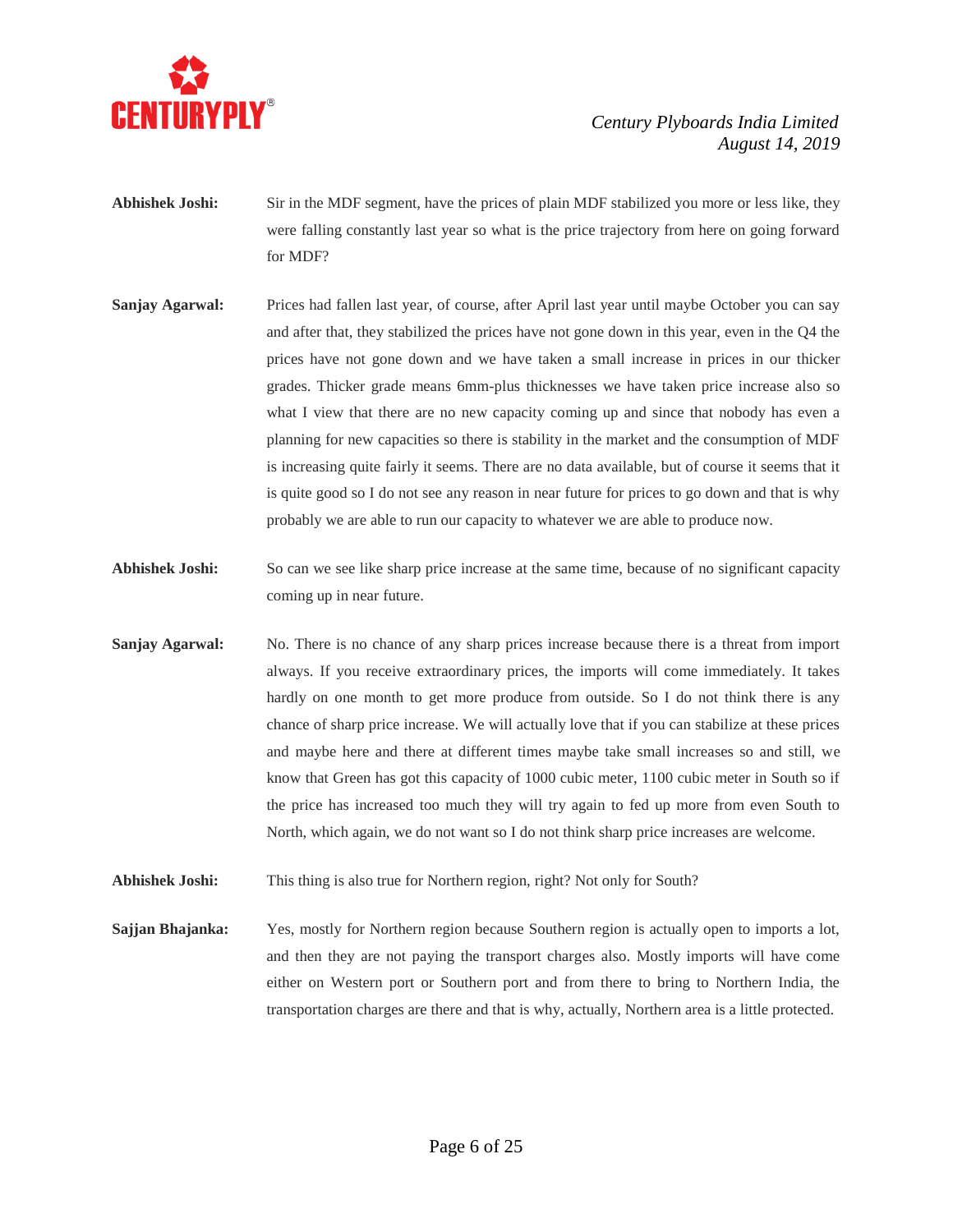

- **Abhishek Joshi:** Another question I wanted to ask was, your gross profit margin in the MDF segment has improved significantly so has there been a significant reduction in raw materials capacity utilization?
- **Sanjay Agarwal:** Basically capacity utilization has improved. We will see that I think our growth this year is about 39% is the growth in our sales volume on year-on-year.
- **Abhishek Joshi:** Okay. So the gross profit margins are basically increased because of operating leverage, right?
- **Sanjay Agarwal:** Yes, absolutely.
- **Abhishek Joshi:** And one last question, how is the demand spending out for your plywood segment? Like one ground, is there any improvement in the sentiments of the real estate sector also?
- **Sanjay Agarwal:** I think you know the real estate sector is better than us. There are no positive sides at all, and whether it since that time which is going only still from back to work so which is not there and that is why, probably, we are not seeing any much growth in our plywood sales. Once the real estate sector really takes up growth, you will see much larger growth in plywood segment and now we are reading everywhere that all other industries are suffering because of the economics slowdown after the budget so that is but then we are actually able to continue, and we have been able to improve our profits so that is a plus point, I think Century Plyboards has given its highest ever EBITDA for many quarters.
- **Abhishek Joshi:** So how successful have you been to capture the mid-segment plywood market? You were trying to actually do that.
- **Sanjay Agarwal:** That is where the main growth is coming from. Otherwise, our main brand is not growing at the pace of even 8% or 9% or 7% also that is where the growth is coming mainly from the mix segments.
- Abhishek Joshi: Can you give the volume break-up of growth between premium segments, mid segment?
- **Sanjay Agarwal:** That I think if you really connect with our finance department later on, they will be able to give. You can message them; they will certainly supply you. The numbers are higher.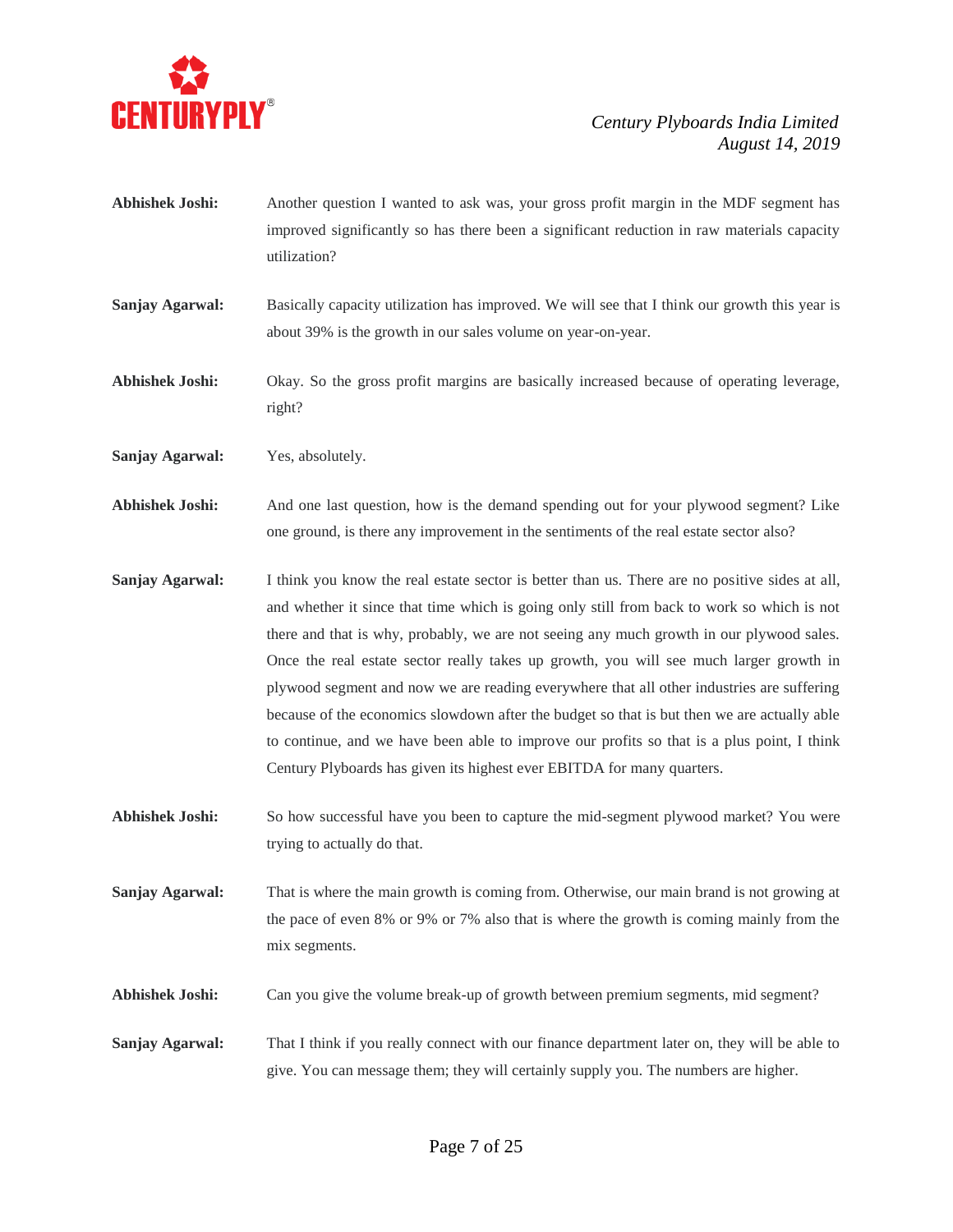

**Abhishek Joshi:** Okay thank you that is all from my side.

**Moderator:** Thank you. The next question is from the line of Sneha Talerja from Edelweiss Financial Service. Please go ahead.

**Sneha Talerja:** Thanks a lot for taking the questions, actually it is more pertaining to the plywood segment might be repeated this question. I just wanted to get more clarity on the margin expansion that we have seen in the current quarter. So as you mentioned, last quarter, there were some extraordinary expenses you see here in Q3. The margin stood at about 12%. Why how suddenly margins have come to 15%? Or what is the sustainability of these margins at these levels?

**Sajjan Bhajanka:** You will have to go segment wise. If you are talking about blended focus margins, as I said at the beginning, the total margins there mainly improved because of stable rupee and overall improving in all the segments, particularly in MDF and if we talk of sustainability then focus margins for this quarter, EBITDA margins for this quarter.

**Sneha Talerja:** No, I was particularly talking about the plywood segment where for MDF do we understand this operating plywoods coming in...

**Sajjan Bhajanka:** But you were talking about plywoods?

**Sneha Talerja:** Right, Sir.

**Sajjan Bhajanka:** In plywood, we have taken certain results of cost cutting and then chemicals are one very important ingredient in the slide-making so the prices of phenol formaldehyde, these have come down substantially so we are able to sell some things on the raw materials front and at the same time, the face linear prices have also come down. Core linear prices are more resistant and our selling price is, again, more or less stable so we have not taken any price cuts and at the same time, we have shared on the raw material projects.

**Sneha Talerja:** Okay. How are the price moments now? Do we expect to give any discount to dealers or something in the next quarter, as the prices have come down? Or can we expect these kind of margins, to sustain?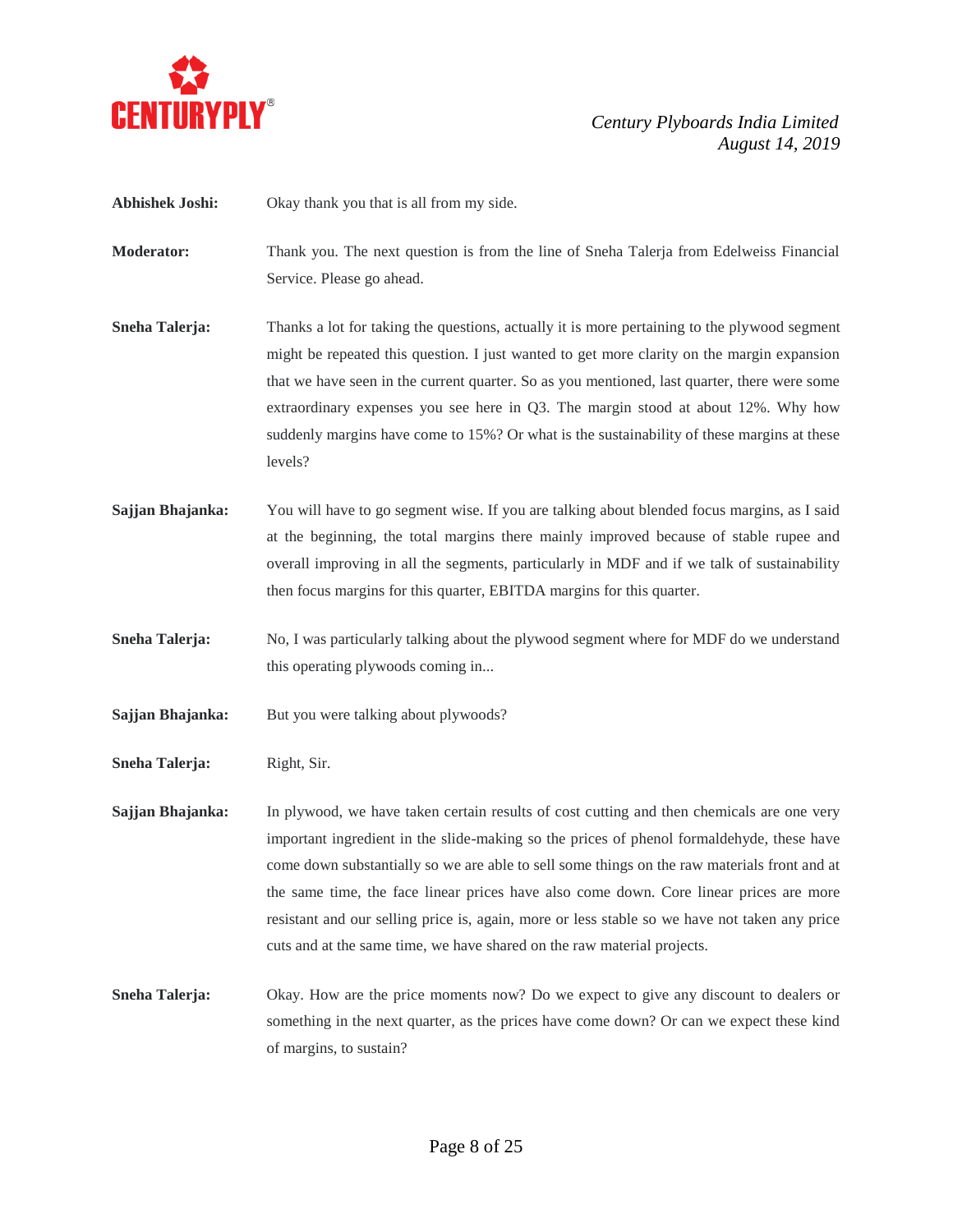

- **Sajjan Bhajanka:** Whatever the present that would be continued as it is what are the dealer's margin, other things, payment terms, incentives, linked, higher turnover so there is a set mechanism for that and, that will continue change as it is and on the branded segment, although there is some demand resistance, it is not growing but at the same time, there is no price pressures. None of the leading manufacturers we are intending to reduce price or there is any control of competition as well.
- **Sneha Talerja:** So one more thing is what up with our market, we had a strategy of gaining market share. That is what we were highlighting in last two quarters. Are we continuing to see that which we would be okay compromising on the margins, but we would want to gain market share?
- **Sajjan Bhajanka:** Last quarter, there was one like Green, they have stated so Green panel that is your new end-to-end and at the time around green plywood, there had existing manufacturing capacity so they, along with the outsourcing, they kept on maintaining their volumes and in the meanwhile, in the last year, Green panel could not sell sufficient quantity so they have also entered the market with discounts and other things and competition so we kept ourselves aloof from that so we did not enter into the price cutting and other things and so the cost of like increasing volumes, we maintain our margins. For the last quarter and for the current also, we are maintained the same thing and things will be stabilized after this and things we will back to the normal.
- **Sneha Talerja:** Okay. Sir, what would be a split between the Sainik and premium brand?
- **Sanjay <b>Agarwal:** Sneha, the premium brand will actually still the major share so about, I think, 45% is still the premium brand, and the rest of them is actually either the middle level brand or the second level brand are there, actually.
- **Sneha Talerja:** And so this is versus our last quarter I mean, corresponding quarter same year would be how much, with Q1 FY2019?
- **Sanjay Agarwal:** Very frankly that data is even I have not checked that, what is the difference since last quarter, but there is not huge differences because these growths are happening at a slow pace only so if the main brand is growing at maybe, say, 3% or so these brands are going maybe at 10% and the quantity of the middle level is not so high, even the 10% quantity is really not making much of a difference to the total percentage so yes, slowly, slowly, they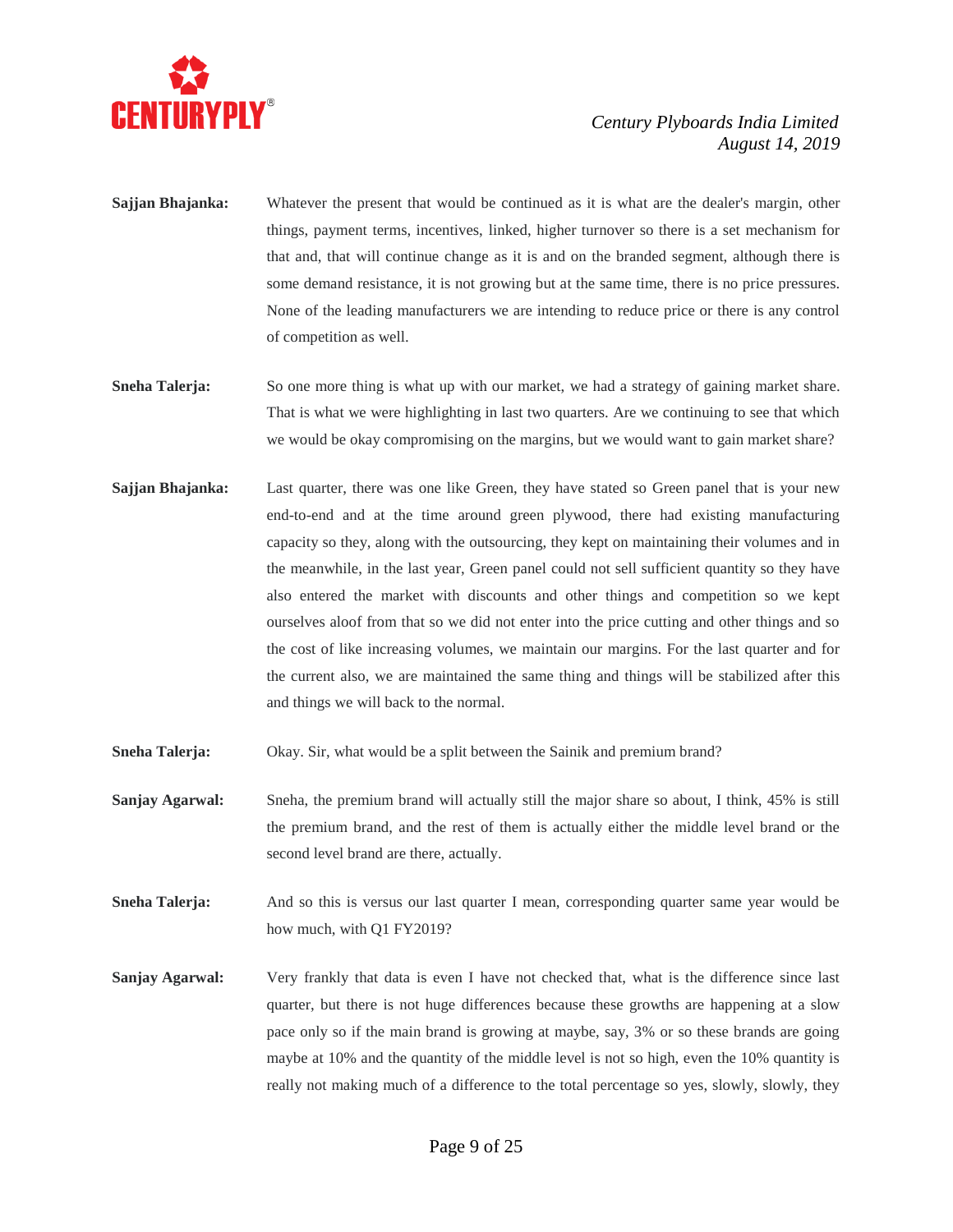

are growing and we hope and we expect that the way the market and the economy is in a year or two years' time, these new brands will actually take over the main brand, actually, and that is where the main growth will come from.

**Sneha Talerja:** Got it. Sir, my last question, if I may be allowed, is related to Laos. Can you have mentioned that you might have to take Rs. 75 Crores of a one-off kind of a thing? Can you give some more clarity what has happened in Laos' front?

**Sajjan Bhajanka:** Laos actually century plywood has major share in the field of veneer, so we were not only managing our own requirement of face veneer. But in addition to that, we were one of the biggest seller of veneer in the country so initially, we were importing timber, and we had four factories manufacturing face veneer: Kolkata, Chennai, Kandla and Karnal. Then gradually restrictions started coming in, in the exporting country of timber and the first was the Myanmar. They put a ban on export of timber that was April 1, 2014 so before that, we have set up a unit in Myanmar and it was announced one year in advance that they are going to export then of timber so we created sufficient stock in India so 2014/2015, we earn good money in veneer, we produce in India. At the same time, we enhanced the capacity of our Myanmar plant and kept on exporting from there. But the next year, Myanmar government changed and the new government chairman, they put a ban on timber cutting in Myanmar so that time again, to maintain our own veneer requirement and to supply the market, we find a new opportunity in Laos. So Laos, we made events with 5, 6 existing units in Laos and we supplied machinery to them pealing machines, boilers and started manufacturing veneer there and started bringing veneer to India for our own consumption and for selling. But in May 2017, Laos government also bans export of veneer and this is the only country in the world, which has treated face veneer as intermediate products and not finished products. Otherwise, in the world over, veneer is treated as the finished product and it has got separate HSN, so we pleaded with the government to their high level delegation led by a minister who came to India and discussed with us and kept on representing to them, and in meanwhile, whatever stock we had in Laos that they allowed to so we exported to India, so that we converted to veneer that all the timber what are the available and the veneer available that we produce and in the meanwhile, one unit we converted to plywood also in Laos and the idea was from the total 6 units over veneer generated from all the units would come to one plywood unit and we shall manufacturer, but as all the five units that we had to shut down due to the ban on export of veneer, so there was no availability of core veneer also to run the unit in Laos, so now Laos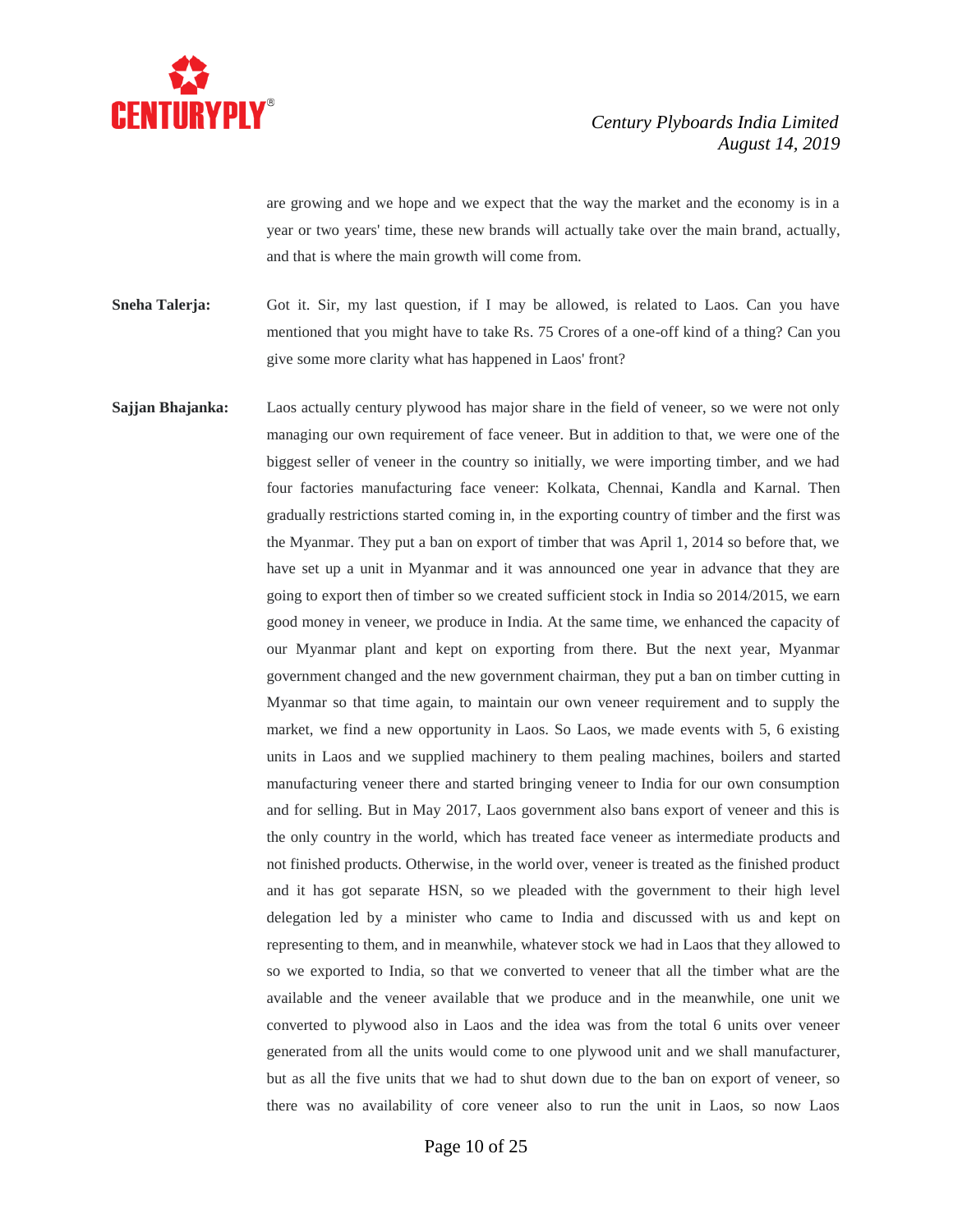

government wants us that we should put plywood factory unit in all the factories so this will not because of two factory already, we have one done last year all the remaining even wise there so we took out the machine and abundance, so now we have the two units, one is on the FDI basis, on the lease then from Laos government and where we have installed veneer machines. The one unit we have in the joint venture of the local units and which is for the making of plywood and two units are there. We have tied up with existing license holders of saw mills and supplied them with machines, but we are not big in numbers so some filling machines, we have supplied them so though two factories are closed down and those we are not revived, one factory which is for veneer, that we will check the decision what to do and again, manufactory which we start there again we have to take decision on that so we start making the plywood and with the veneer and we are trying to sign some joint venture partners if some foreign company or some local company comes the joint venture in that case so the return issue from the Laos government, it was in the month of June only that indicating that we are not going to start veneer export, and they want us to convert our units to the plywood so that cannot built it and we may take reasonably or partially that we are working on that and many exploring the possibility of some joint venture, so time will tell, but this I elaborate you, I think all the people may be interested to know more about Laos, so for the knowledge of everybody and I explained in detail.

**Sneha Talerja:** Got that Sir.

**Moderator:** Thank you. The next question is from the line of Pranav Mehta from Equirus Securities Private Limited. Please go ahead.

- **Pranav Mehta:** Congratulations on the good set of numbers, Sir just wanted to understand on the raw material part on the plywood side so is there any chance that the plantation timber prices might shoot up in the next, let us say, 6 or 9 months because of the unavailability of plantation timber particularly in the North India region and with the fall in fees for veneer, is this sustainable? Or will it move back to original prices within 1 or 2 quarters?
- **Sajjan Bhajanka:** In plywood there was three major components, one is core veneer, one is face veneer and another is glue adhesive so both front veneer prices are coming down and as far as core veneer is concerned, there is no dearth of that. The UP government last year has given many new licenses for putting of veneer peelings, supply of core from UP is encouraged and there are some pressures on plywood sales and what particularly for the unorganized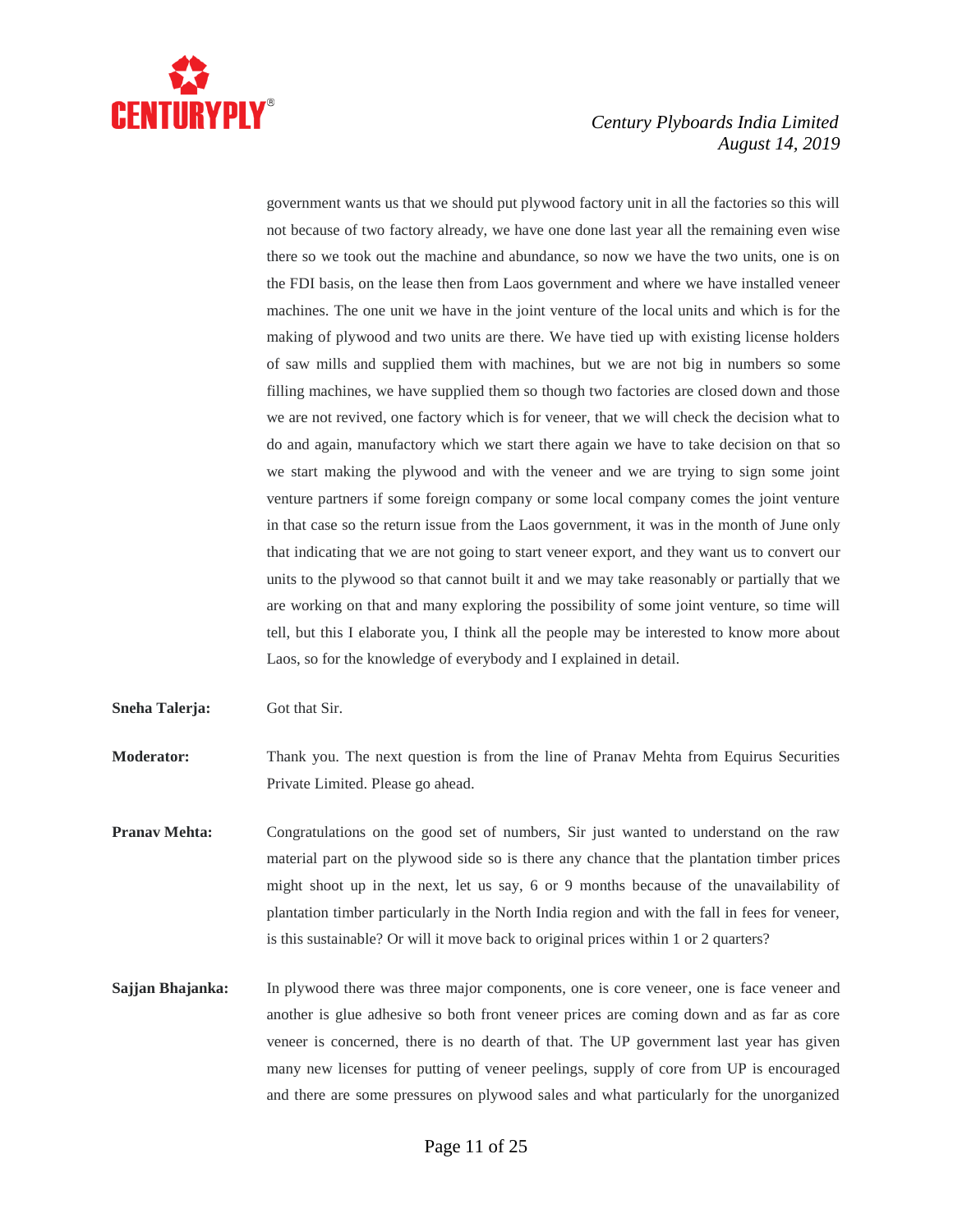

players, so unorganized players they are specific problem and many factories, Punjab to Haryana, had been closed down because of earlier they had benefit it no more, earlier out of 3300 number of plywood in this, 3200 were either fully exempted or partially exempted. Now none of them are exempted. Now all 3300 units they are in full duty sectors so their financials are initiatives and there are chances that there will be some migration on this and overall, MDF and plywood, there is possible growth in the panel segment is partially taken up by the MDF and particleboard, so the plywood growth hedges subdues, so it is not growing as it is used to grow from last decade or so. So that is the one thing and so I do not see any problem in make face veneer. We have now enhanced our production in Myanmar unit because their prices have come down and it is making profit now and at the same time we are putting up a unit in Gabon, because Gabon has become new source of veneer for Indian companies, India private manufactures and Gabon, the price of the timber that is Acume is for the phase is comparatively much cheaper. So the cost of face veneer from Gabon would be less, but at the same time, Gurjan from Myanmar is more preferred. So for the better quality, better brands, we shall be continuing using in Gurjan and for our less costly brands, we may shift to Acume. At the moment, we are buying Ockume from the Gabon units and our own units is likely to start production from the month of December.

- **Pranav Mehta:** Okay Sir and Myanmar unit as they supply from the government improved in last 6, 9 months?
- **Sajjan Bhajanka:** Yes. In Myanmar last two years, more than 50% units has already been shut down and the remaining units are operating at a lower level so there is less demand and there is two years back, or even last year, we took timber in government auctions at \$1100, \$1200 per hopus ton now the prices have gone down to around 700 level so this is first level, here we can produce, also, we can make some earnings also and at this level, the Myanmar business are sustainable, so whether we are increasing our collection in Myanmar.
- **Pranav Mehta:** And answer another question was related to MDF so and what would be your targeted capacity utilization for FY2020 in MDF?
- **Sajjan Bhajanka:** It should be around 90%.
- **Pranav Mehta:** 90%. Okay and Sir, what about particleboard?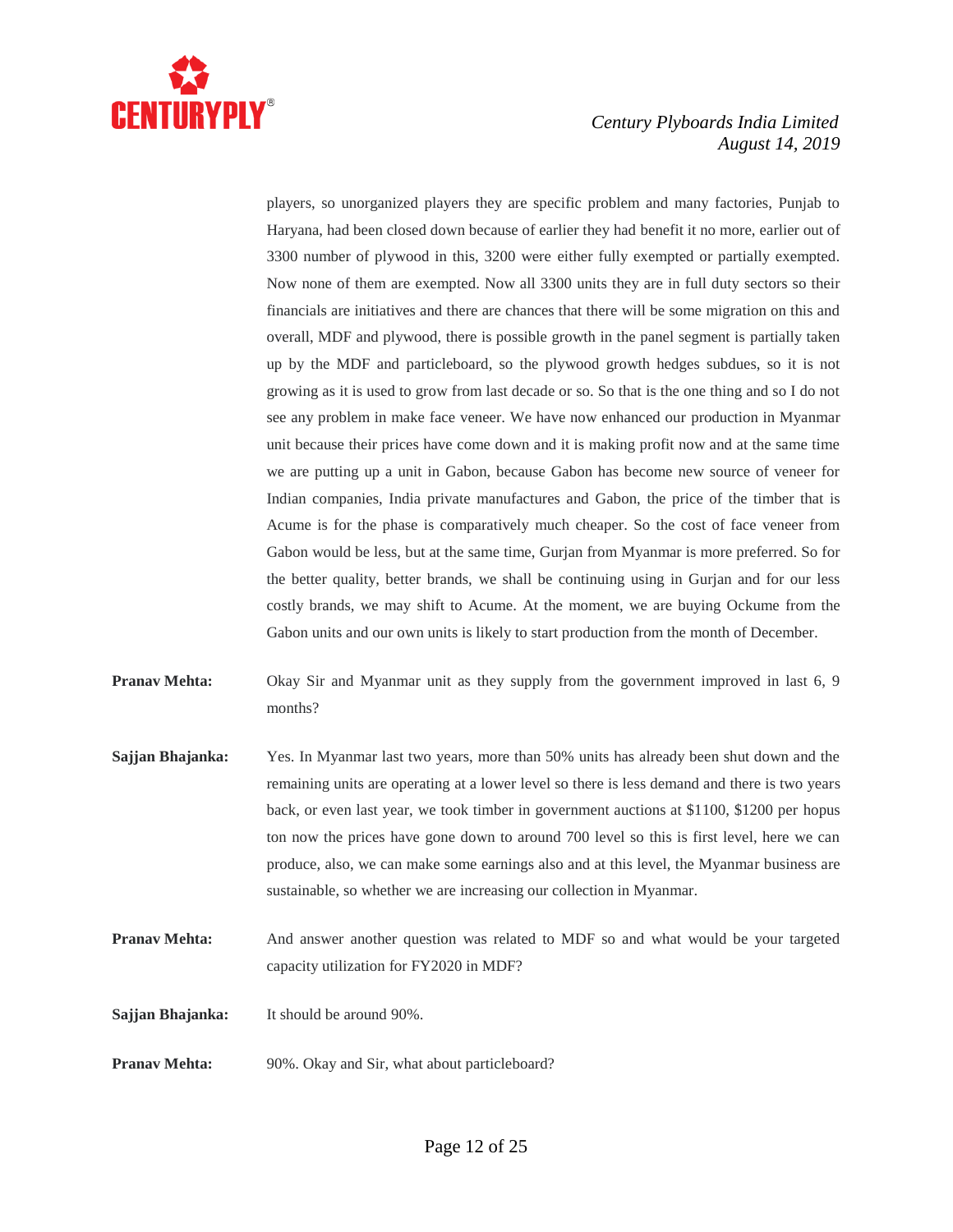

**Sajjan Bhajanka:** Over 100%.

- **Pranav Mehta:** Sir related to particleboard, so now I think you are running at optimum utilization so there is a new plant comes in, you will be able to serve the market with your existing plant? Or you need to do some outsourcing as well?
- **Sajjan Bhajanka:** There are many developments and like the thinner plywood to some extent, it is being replaced by MDF so MDF is one of the OEMs, like particleboard it is predominately till today is also consumed by the OEMs to manufacture the furniture and tilt board furniture. IKEA like they use 90% plus particleboard, but MDF it has found usage in the domestic consumers also with the homes. They started being sold from the plywood dealers, factory and the dealers also, and so we are very sure UP state and a big market for plywood so like we are contemplating 500 to 1200 capacity for both MDF and particleboard and in India, particularly, if you divide India particularly East and West that the entire excluding UP from the West then entire line, there is not a single particular factory in the eastern side of the vertical divide and there is no MDF factory so only one MDF factory will come in Vijayawada that would be in South India and then we have both the factories, plywood factories, ours and that one associated decor, that is also in South India so North India on the eastern side of the divide, vertical divide, there are no particle factory and no MDF factory so we do not see any problems because it would take us more than a year now to establish the plant and then first year, there would be taking trouble to reach the optimum production that will raise minimum of one year so after two years, we are pretty sure that we should be able to sell the entire products.
- **Pranav Mehta:** Okay Sir. Thank you for the opportunity.
- **Moderator:** Thank you. The next question is from the line of Aseem Bharade from IDFC Securities Limited. Please go ahead.
- **Aseem Bharade**: So had a few questions. Firstly, this particle and MDF unit that you plan to set up in UP, so what would be the total capex and by when do envision this plant is to be operationalized?
- **Sajjan Bhajanka:** It should take around 15 months from now, and total capex should be because it is two: both particleboard plant and MDF plant, and hedge like electrical services like chipping, like the energy plant did all would be common so with that we still be able to save because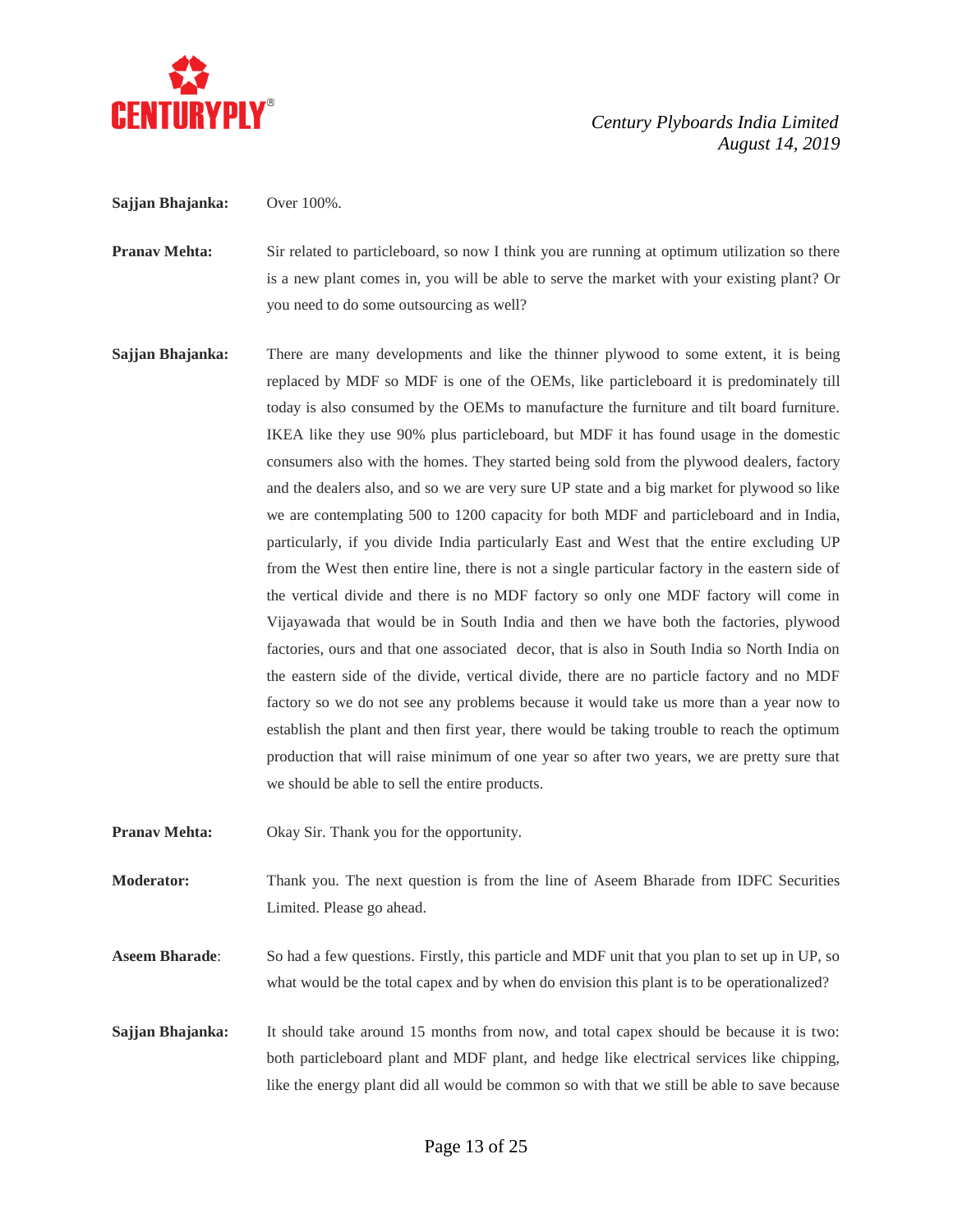

of Hoshiarpur, our total investment will be around Rs. 350 Crores for 600 cubic meter capacity so here, we are more or less same capacity we are contemplating and particleboard cost of the machines are comparatively less so maybe it is something between Rs. 400 Crores to Rs. 450 Crores or 1000 cubic meter capacity.

- **Aseem Bharade**: And why particularly UP Greenfield? I think earlier you are also planning to expand our Hoshiarpur capacity, right? Has that plan being put on the back burner for now?
- **Sajjan Bhajanka:** Yes, we had a lot of discussion on that, and we have deliberated. So there were certain considerations for this. One thing is the price of plantation timber already around Rs. 3.40, Rs. 3.50 in Hoshiarpur and if we increase capacity there, we start buying more material to that cost would have jumped to maybe around the Rs. 4 per kg and in UP, there is sufficient raw material available for MDF and particleboard at Rs. 2 per kg, so that was one thing and from Hoshiarpur and from UP like the distance to the main market that Delhi or the Central India and this thing, is more or less the same, so on the finished product front or logistic would be more or less the same. On raw material front, it would be less and another advantage is there in UP, because we have signed the agreement during the invest UP and it was their policy also, we are entitled to 200%, up to 200% tax benefit in next 10 years from the revenues from the GST so whatever the state GST we earn that would be exempted up to the level of 200% or investment for coming 10 years so these were the precedences and UP itself is a big market, a lot of new OEMs are coming up in UP, this will lead the particleboard for that and the plywood it is finding usage in the domestic segment.
- **Aseem Bharade**: This South India Greenply has expanded capacity recently and Rushell will also be expanding capacity soon and these expansions are pretty massive. So is there a possibility that these South India players can possibly disrupt the market in the north. Do you seeing price stability right now, but can that be sustainable given that they are used capacity in the southern markets, right now?
- **Sajjan Bhajanka:** So South India because greens plant is very distant South. It is near Chennai, and like on the western side you have a Kandla port and Eastern side, you have Port of Calcutta, Paradeep, so the MDF could be imported to any of these ports so these are the dividing line, the south, they have to complete with the imported MDF so our solicit in the additional cost which the either the importer would incur or the southern plants will incur in bringing the material from South to North or from the importing port to North India, so that is a clear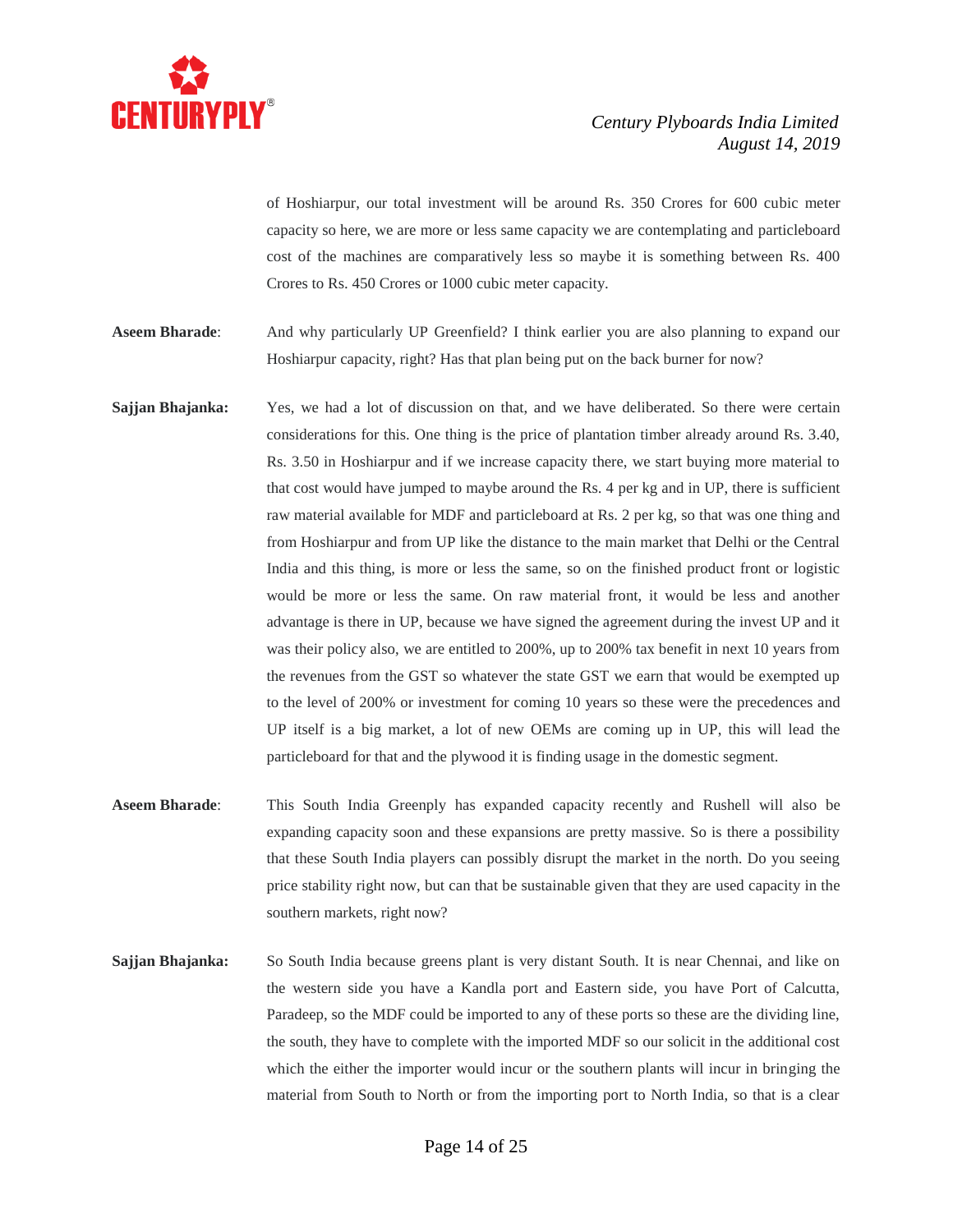

difference of around another Rs.3,000 to Rs.3,500 per cubic meters. That is giving us extra comfort.

- **Aseem Bharade**: Okay. So it will not be economically beneficial for the southern players to disrupt the market in case there is a demand issue in the South. Okay.
- **Sajjan Bhajanka:** Yes.
- **Aseem Bharade**: Another question. Sir, in the opening remarks, you guys mentioned that Q2 could be disrupted due to flood. Would you be able to give us an estimate of the potential loss in revenue?
- **Sanjay Agarwal:** Yes, and you see that this kind of a caveat, actually, that is really not going to disrupt totally, but there is a caveat because Kerala is a big market for us and it is completely under flood and part of Maharashtra and Bihar and so it is kind of caveat, it is nothing alarming.
- **Sajjan Bhajanka:** And after floods, again, there could be demand for plywood due to disruption by flood due to the people that have to go for new furniture, new distinct repairs and other things. Usually, the floods are followed by demand for our products.
- **Aseem Bharade**: Sir on the laminate side, are there any near-term plans to increase capacity either Greenfield or brown?
- **Keshav Bhajanka:** No, currently, there are no plans to increase capacity. We are currently operating at 100% capacity on 5 of our line. We have 6 line installed. Our first target is to reach 100% utilization for all 6 plants.
- **Aseem Bharade**: That would be achievable during this year itself?
- **Keshav Bhajanka:** Yes, we are target in Q4.
- **Aseem Bharade**: Okay. So on the Gabon face veneer plant, you said is going to come by December of this year. So how much capex has been committed for this? And will this plant capacity be sufficient for us? Or would you be selling externally as well?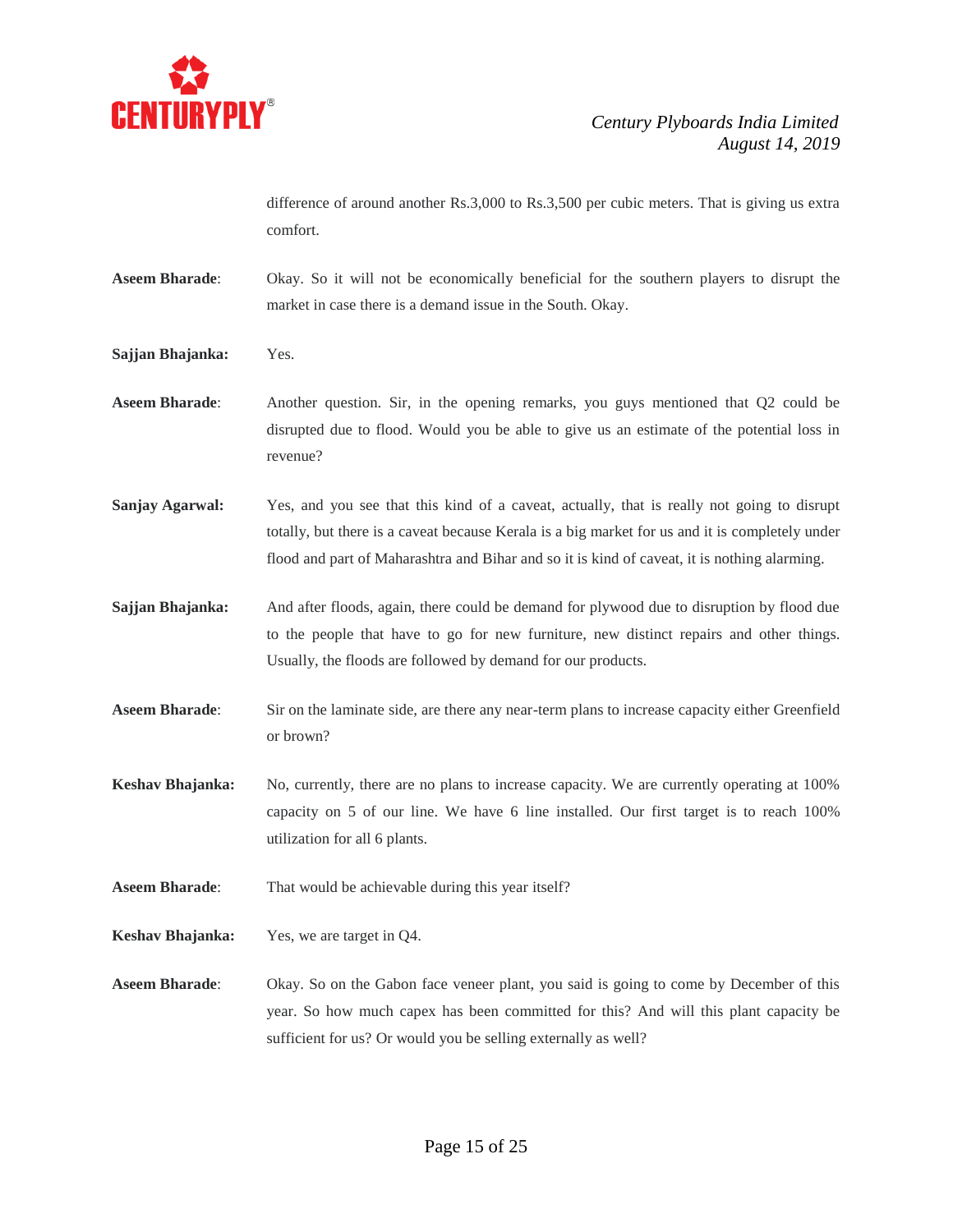

**Sajjan Bhajanka:** We still be selling externally as well, because usually we use the prime grids for our own requirement and the lower grids, we sell in the market. So this we are doing earlier also for Gurjan, from Laos, from Myanmar, and we are using prime grid outset and lower grids at a lower price, we are selling in the market so same strategy will continue and as far as capex is concerned, the major investment on the land, which is around Rs.16 Crores so that is acquired by us, or the policy of Gabon, that SEZ joint venture between Olam and government of Gabon, so they give this on installments. So our installment against this Rs. 16 Crores, would be around Rs. 3 Crores we have already paid, and the remaining amount we have to pay in 42 months in the next 3.5 years and apart from this, there would be capex of around Rs. 10 Crores, machine and other infrastructure.

**Aseem Bharade:** Approximately Rs. 25 Crores, Rs. 26 Crores will be total...?

- **Sajjan Bhajanka:** Yes, Rs. 25 Crores, Rs. 26 Crores would be the ultimate investment and in timber, now I think this around Rs. 13 Crores will be in installments and first installment would start after 6 months of production.
- **Sajjan Bhajanka:** One final question, Sir, your consolidated level PAT was about 400 million-odd. While at standalone, it was at 480 million. Even on EBITDA, there is a 60 million difference so could you help me understand which subsidiaries are driving the loss at the consolidated level?
- **Arun Julasaria:** Got it. In Q1, this is also mainly in our Myanmar unit, but the Myanmar unit we are speaking it very far. By year-end, there will be no loss. There will be some positive results in fact.

**Aseem Bharade**: Okay thanks a lot.

**Moderator:** Thank you. The next question is from the line of Lakhsmi Narayan from SBICAP Securities Ltd. Please go ahead.

Lakhsmi Narayan: Sir one question on MDF for the South players like, Green panel, etc., for this quarter, there was a 25% decline in realizations. 20% to 25% drop is there. You have not reported such a sharp drop so the dynamics continue to be very bad in the south market? Or how do we interpret that?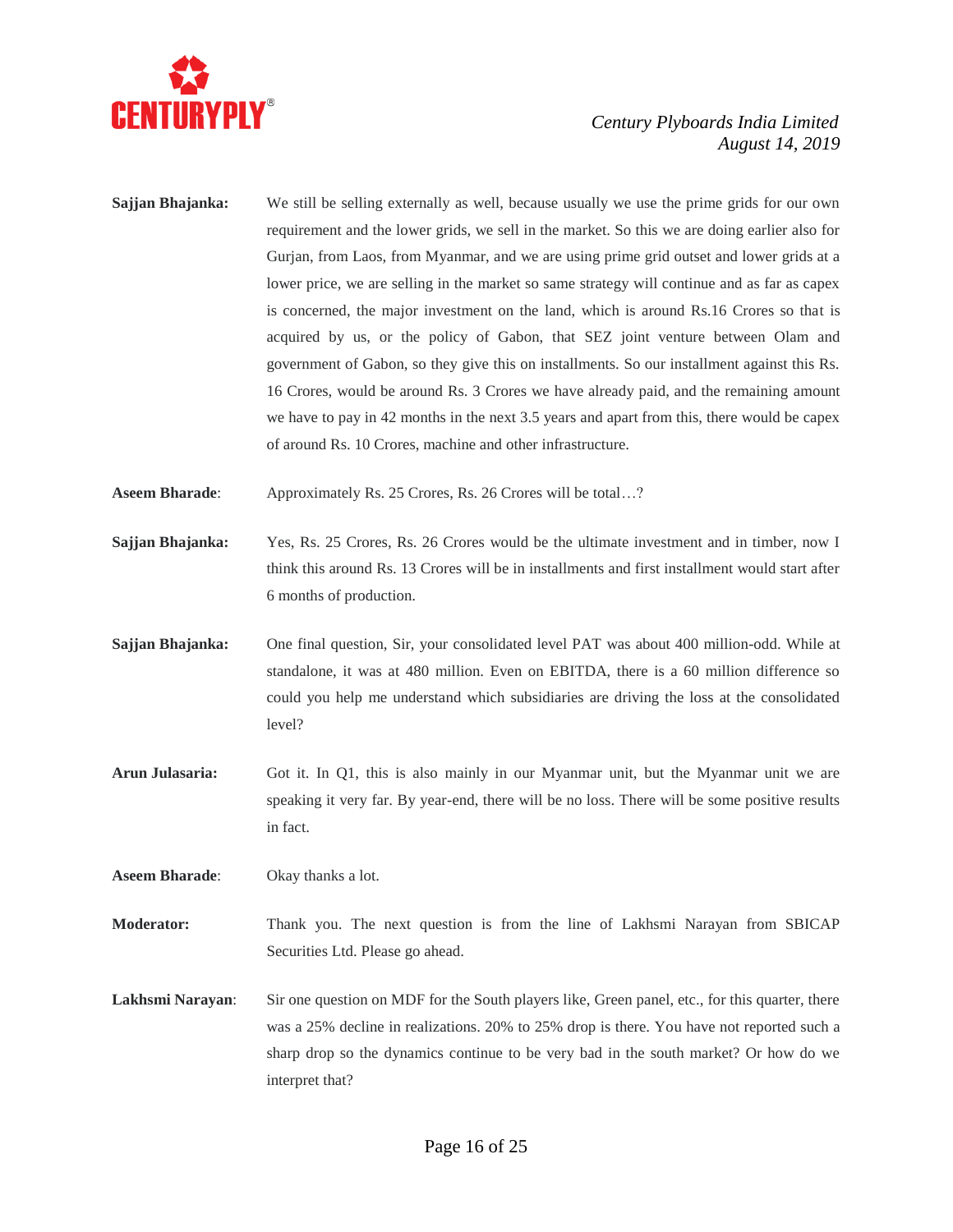

- **Sajjan Bhajanka:** I have already told you the biggest threat to the south market is imports. There was an increase in prices of MDF are coming down and mainly our neighboring countries, the Asian countries like Vietnam, Indonesia and Malaysia, Thailand so these countries are exempted from any import duty due to that agreement between India government and SEZ so there is zero import duty so there is no duty barrier and most of these countries are not covered under antidumping also. So that way it becomes and the domestic is by ship, if the material comes to these ports their logistic cost are also very less so South India is facing a very big competition from the imports and like even particleboard with our southern plants, we have to complete directly from the imports. We have to match the cost with the import. In North India, we still have debt advantage. The price will be a little better. It consists of the import price plus the logistic costs from the nearest port to the Northern Indian destinations.
- **Lakhsmi Narayan**: Okay got it, thank you.
- **Moderator:** Thank you. The next question is from the line of Pravin Sahay from Edelweiss Financial Services. Please go ahead.
- **Pravin Sahay:** Sir, my first question is, is there a land acquisition done for Sitapur plant or is still in the nascent stage?
- **Sajjan Bhajanka:** We have offers from government in the Industrial state but that land is very costly so that we are keeping in standby that land would cost us around Rs. 70 lakhs per acre and whereas other lands are available in the vicinity of Rs. 20 lakhs per acre. Our team is working there we have found certain plots there in different areas and which are very, very central also raw material availability wise so connected with the main roads and electricity availability.
- **Pravin Sahay:** So Sir for 15 Months, you will achieve this?
- **Sajjan Bhajanka:** Once we placed the order for machines, the first consignment would start reaching India after six months and in Hoshiarpur also, we did exactly the same, we decided for the machines placed to order on December 2015, and then we purchase land by April 2016 and then we completed the plant in another year-and-a-half and started commercial production from October 2017, so more or less, same study will be there in UP.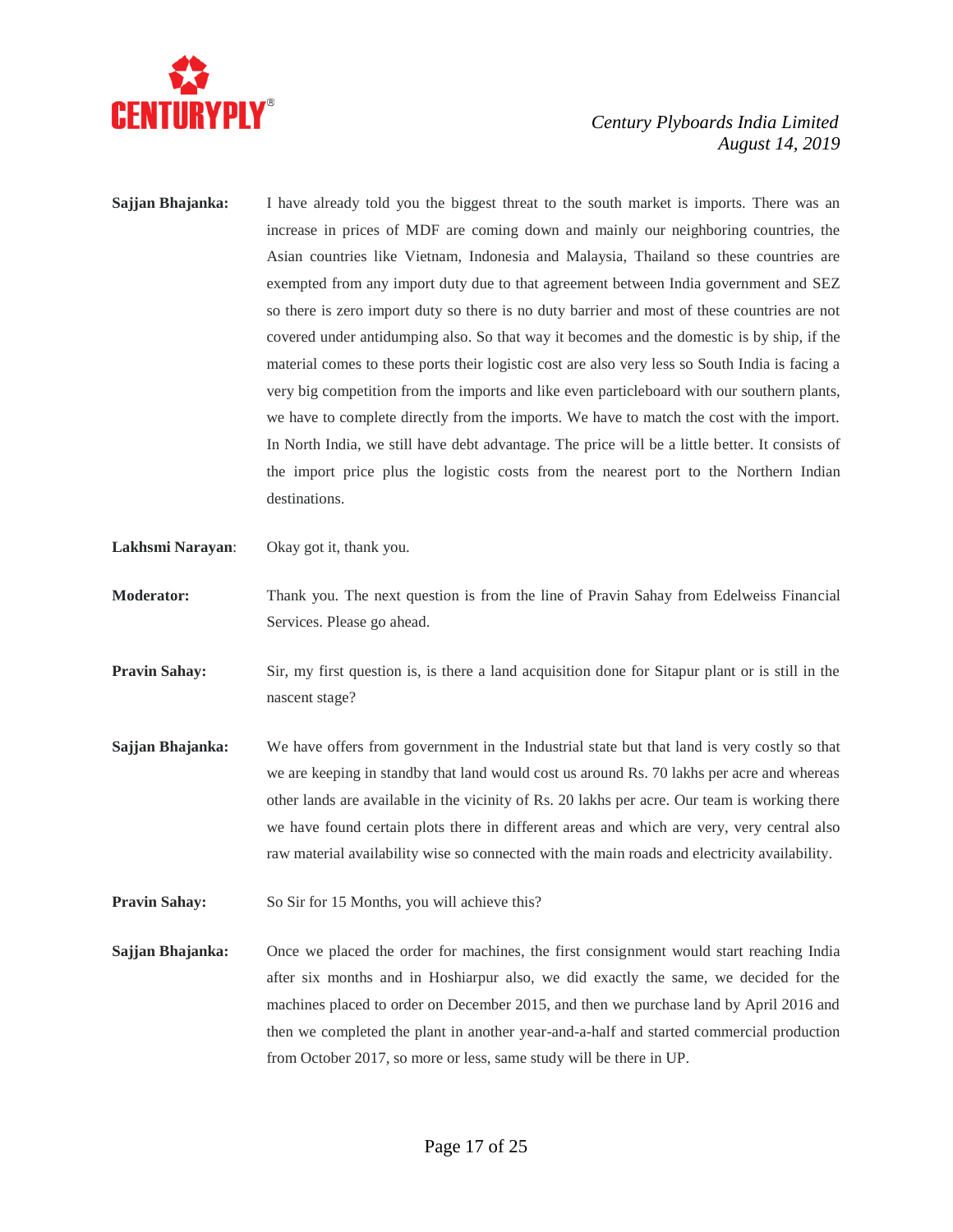

- **Pravin Sahay:** Secondly, Sir, on Kerala, as you had said that, that is one of the major market so can you give some sense of the last year, because last year also, there was some flood so have you received some incremental business post of flood last year from this region?
- **Sanjay Agarwal:** Yes. Very frankly, actually it is difficult to remember. Kerala is a very important market for us because of being near to coastal zone. The consumption of premium plywood is quite true there at this moment because of all the problems of transport and handling etc, there are certain issues. But actually that caveat to us filed by Julasaria Ji because we expect that we have some changes will be there, but they will not be at an alarming level so I do not think in the last year we were affected, and we will get something really very good. Even the downside in small and upside also will be yes, there will be an extra upside because of the floods. There will be an upside after the flood. There is extra demand.
- **Pravin Sahay:** Okay and lastly, on your thicker MDF, so how is going to price of that thicker MDF as compared to your average realization?
- **Sajjan Bhajanka:** Thicker MDF, the prices are comparatively lower in comparison to thinner so like 2 mm is costliest and then 3 mm, 4 mm, gradually, there is some difference, but not much in cubic meter terms, but with the maximum and minimum, the difference is within Rs. 2000 cubic meter. Again, production is more in thicker and in thinner, production is less, so the plant profitability-wise it is more or less same.
- **Pravin Sahay:** Okay fine so is there any contribution as such like this much of contribution is from the thicker in that number do you have?
- **Sajjan Bhajanka:** We have but at the moment, the figures are not in handy with us.
- **Pravin Sahay:** Okay offline I will take it. Thank you for taking my questions.
- **Moderator:** Thank you. The next question is from the line of Siddharth Rajpurohit from JHP Securities. Please go ahead.

**Siddharth Raj Purohit:** Sir what will be the contribution of Sainik in the overall plant segment?

**Sajjan Bhajanka:** Sainik is about 12 lakhs NA out of 50 lakhs, about 30%.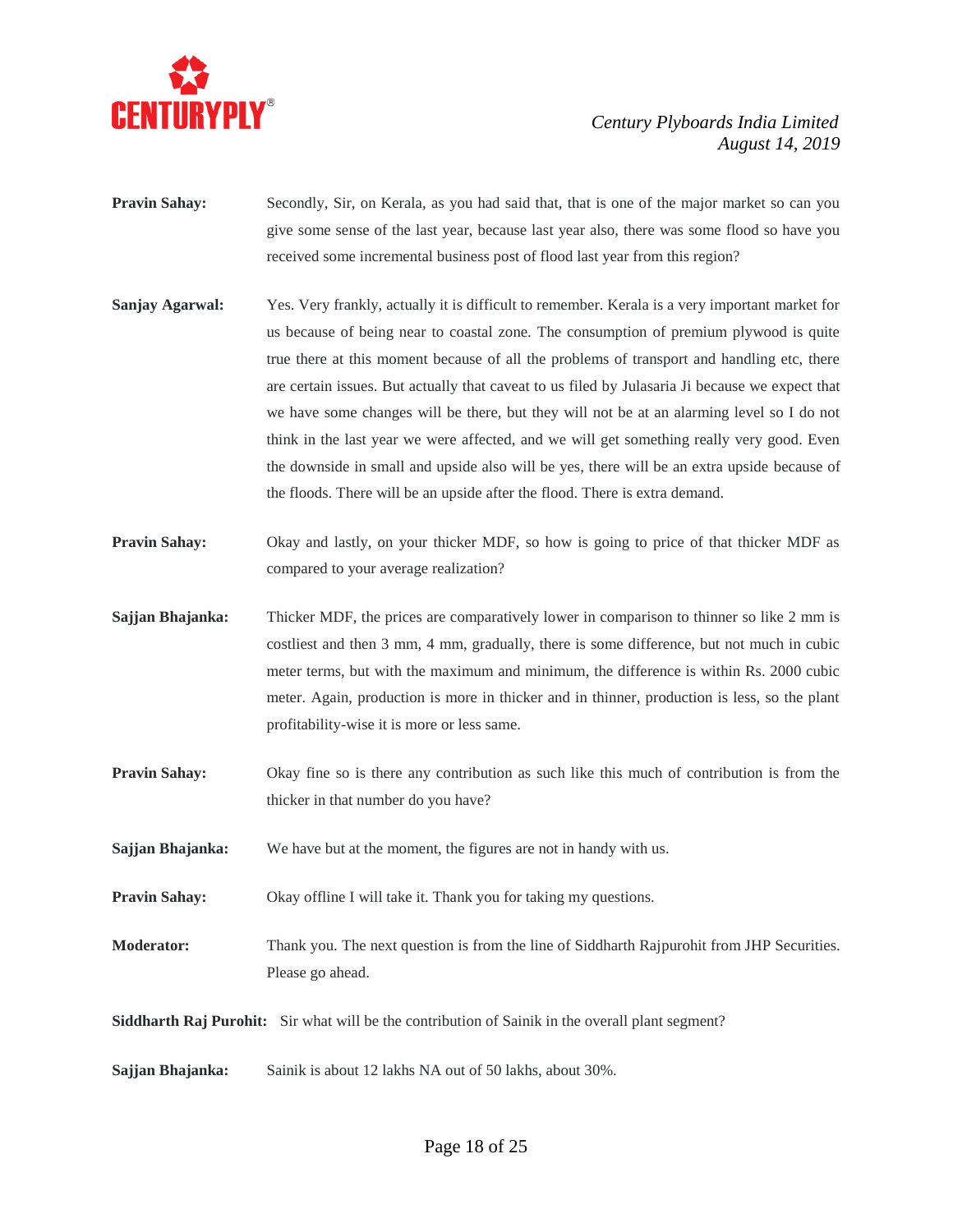

**Siddharth Raj Purohit:** Okay and what will be the margin difference, Sir, between the new product and Sainik?

- **Sajjan Bhajanka:** There is a difference. Margin in Sainik is lesser and margin in the prime is higher.
- **Siddharth Raj Purohit:** Ballpark numbers, Sir, what will be the difference? Just rough estimate, Sir?
- **Sajjan Bhajanka:** You want break up between Sainik and prime?
- **Siddharth Raj Purohit:** Your main product, Sainik ply, what will be the margin difference between Sainik and prime in pricing?
- **Sajjan Bhajanka:** Generally, by value 30% is Sainik, but volume number, I do not think instantly you can call it separately.
- **Siddharth Rajpurohit:** Sir, I am talking about margin difference at the EBITDA level, operating level, margin difference?
- **Sajjan Bhajanka:** Margins level I mean to say it should be almost the same because lot of overheads are same.
- **Sajjan Bhajanka:** Like we cover our overheads of marketing and sales, mostly in our prime products and in the lower products, there is some item for outsourcing also so those outsource product under our quality control are channelized in the best way possible logistically from the source to the destination so we reduced cost in that so whatever we are that is by better logistics by better turnover and keeping the cost of sales lower, so although there is 25%, 30% difference in the price in our premium product and this thing, but difference in the cost is not that much. There is difference in cost also, the premium products, raw materials and other thing and configuration, the quality of the raw material. These are of better standard and in the lower product is competitive less, but again, it does not meet all the standard BIS and and other things, so the difference is not that much. But due to better logistics, we try to make up for this thing and with some item outsourced, we keep the cost also under control.

**Siddharth Rajpurohit:** Okay and Sir, can you give me your various segment-wise, topline growth and margin expectation?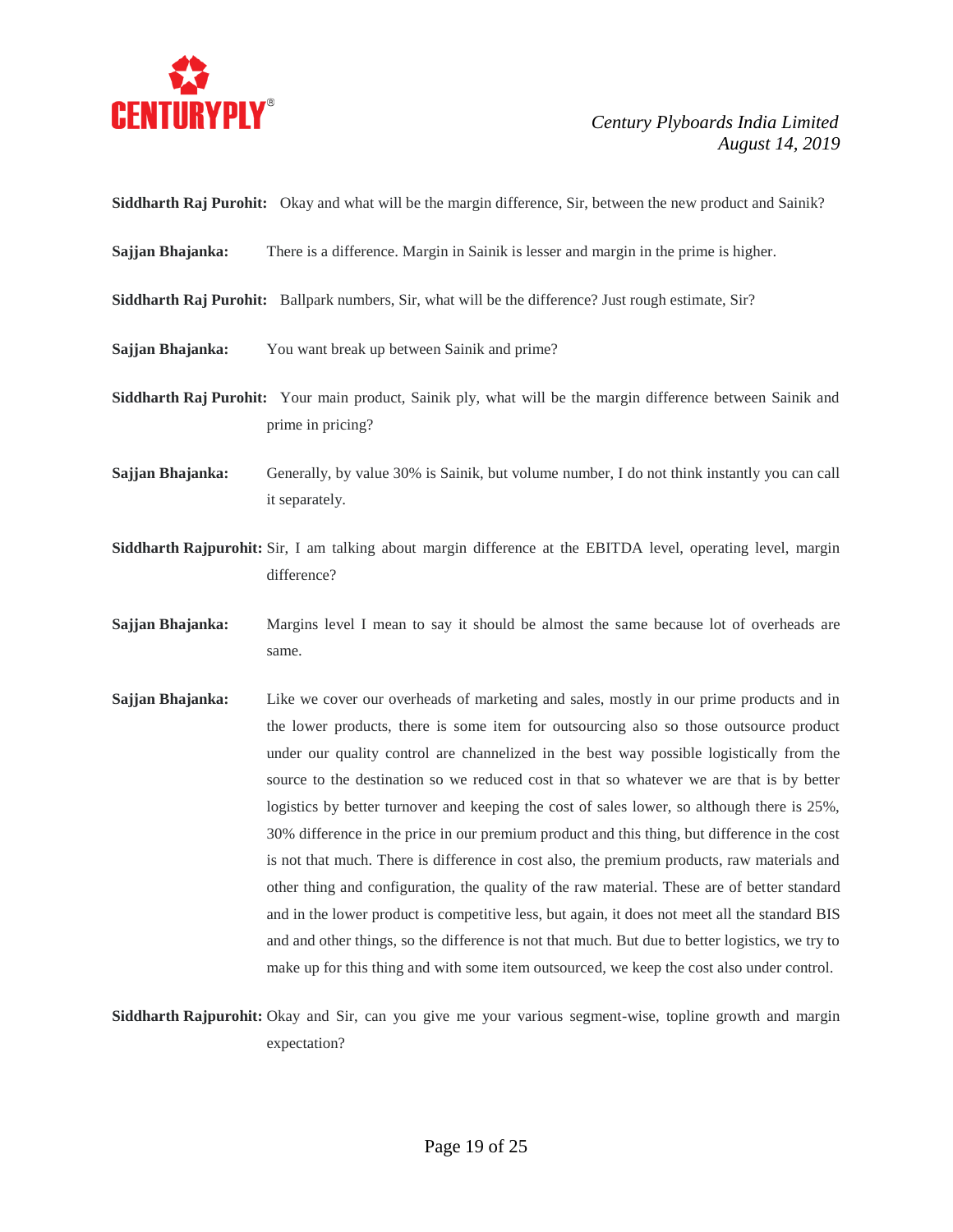

**Sajjan Bhajanka:** All the little figures are not handy with us, so you can call Mr. Arun Julasaria or Mr. Abhishek Rathi later on and they will give you the figures.

**Siddharth Rajpurohit:** Okay but on a consolidated basis, we are expecting a 10% topline growth and 15% EBITDA margin to be maintained, right, Sir?

**Sajjan Bhajanka:** Yes.

**Siddharth Rajpurohit:** Okay Sir. Thank you and all the best.

- **Moderator:** Thank you. The next question is from the line of Abhishek Joshi from CIMB. Please go ahead.
- **Abhishek Joshi:** Sir, the GST tax exemption, you were talking about, is it related to Sitapur plant right?
- **Sajjan Bhajanka:** Yes. To some extent it is available to us in Hoshiarpur plant also but Hoshiarpur is governed by Punjab government policy, and they have kept the benefit to 70% of the investment and in UP, it is 200% of the investment, but 200% in 10 years, is usually not achievable. We still not be able to achieve because this would be in the form of the state GST, which is at the highest level, 9%. But there would be some input credit also so effective GST utilization would be 5% to 6%, so 5% to 6% in 10 years so hardly we will be able to earn around 100% of the investment so in 10 years, our investment would become free, but the GST benefit is available in Punjab also and in UP also.
- **Abhishek Joshi:** Sir like when this new plant, Sitapur plant become optimally, it achieves an optimal capacity so then you would have better pricing power in MDF segment because of this benefit?
- **Sajjan Bhajanka:** The MDF, as far as my team, led by Mr. Sanjay Agarwal, he is very confident. Today, we have availability of another 300 cubic meter of MDF, we can easily sell it so that is our situation so by the time our production comes, this 500 cubic meters should not be a challenge.
- **Abhishek Joshi:** No. I wanted to understand if this GST exemption will give you any extra benefit to increase your margins or to capture more market shares in future?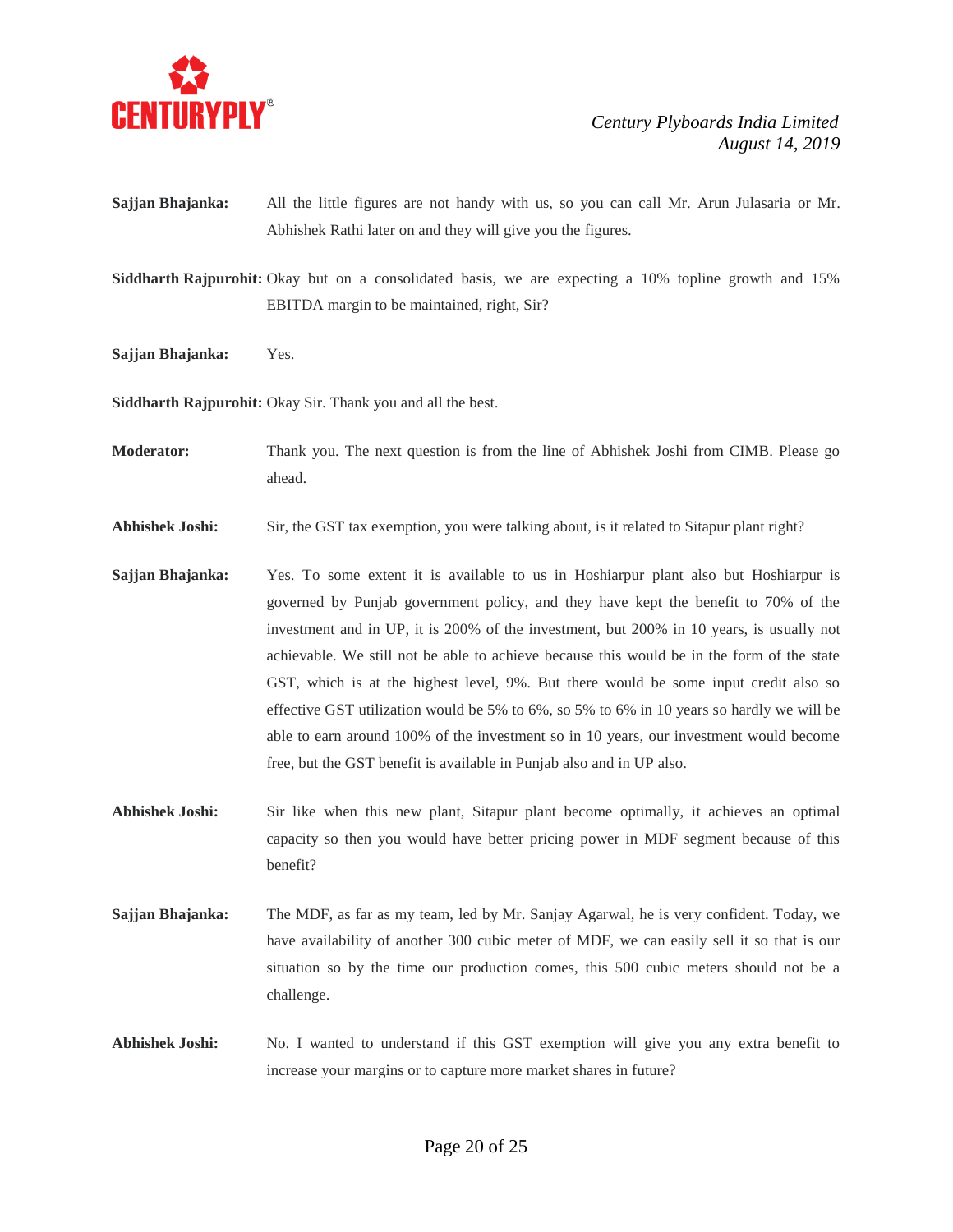

- **Sajjan Bhajanka:** Hopefully, we will not pass on this benefit. Generally, we will not pass on this benefit and whatever, like on the price front, the price, we will totally increase price so there, it will give us better like absorbing limit. It would be there with us.
- **Abhishek Joshi:** Yes. So we would have better margins you want to say?
- **Sajjan Bhajanka:** Yes.
- **Abhishek Joshi:** Can you roughly quantify by how much percentage points can the margin increase?
- Sajjan Bhajanka: Keshav?
- **Keshav Bhajanka**: Yes, we will have two distinct advantages. One will be lower cost and the second will be the GST benefit that we will get. Both of these will depend, I think lower prices of September will have to compare for what is in Hoshiarpur versus what is in UP one year from now, which is difficult to do for the GST benefit, it will depend on how much we will see in this sell in this state so I cannot give you approximately any figures at the moment. But definitely, we should look at a higher EBITDA in Sitapur as compared to Hoshiarpur we both running at high capacity utilization.
- **Abhishek Joshi:** Thank you Sir that is all from my side.
- **Moderator:** Thank you. The next question is from the line of Achal Lohade from JM Financial Limited. Please go ahead.
- **Achal Lohade:** Sorry, I joined the call a little late. Are you talking about new capacity addition for MDF in UP? What is the status?
- **Sajjan Bhajanka:** We will explain this we are planning, new capacity of around 500 cubic meter per day of MDF and 500 cubic meter per day of particleboard under a single roof in the UP.
- **Achal Lohade:** Okay and what is the capex are we talking about in the timeline, Sir?
- **Sajjan Bhajanka:** Around between Rs. 400 Crores to Rs. 450 Crores.
- Achal Lohade: Both these plants put together? Both these...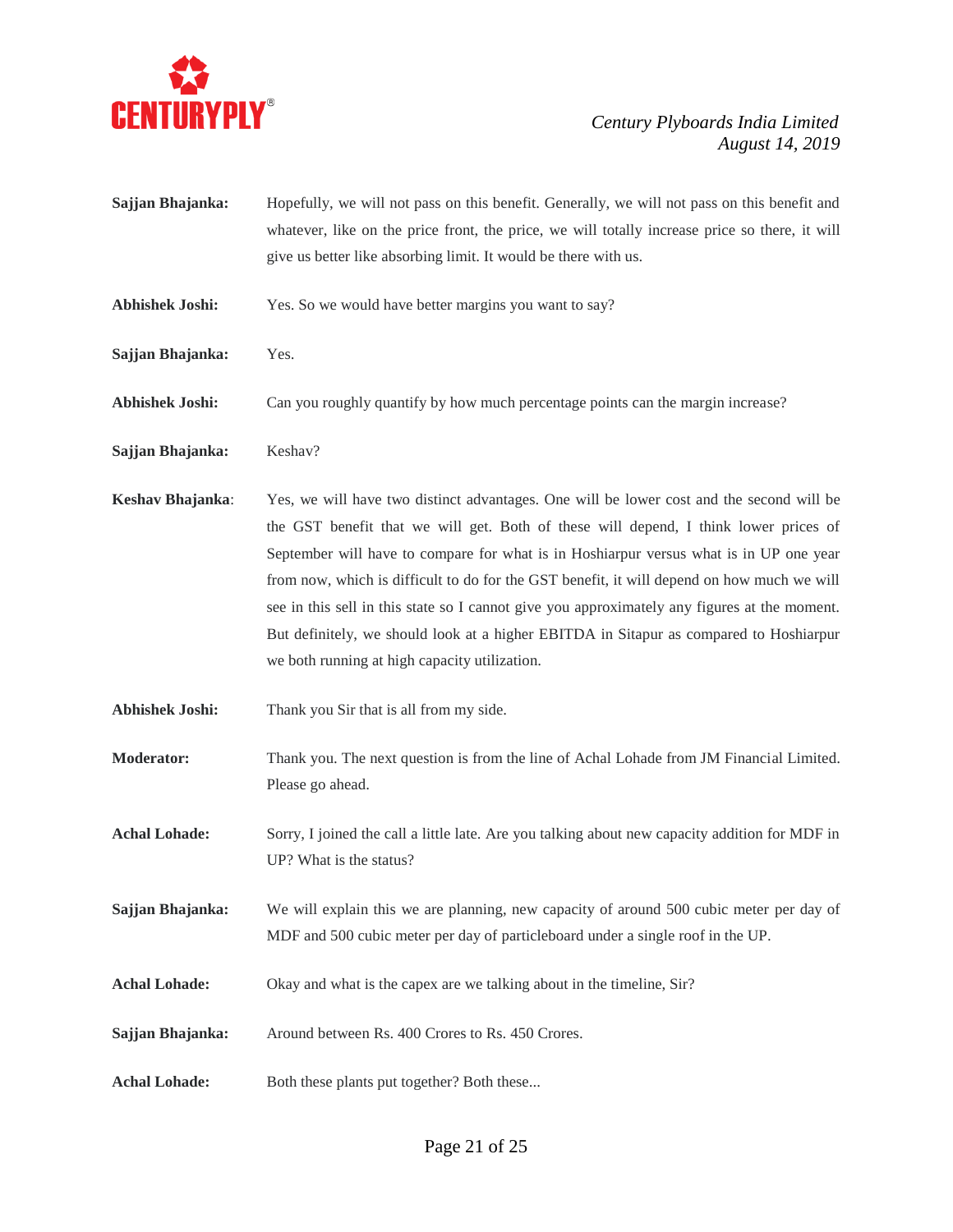

| Sajjan Bhajanka:     | They are put together because many things would be common for these both the plants.                                                                                                                                                                                                                                                                           |
|----------------------|----------------------------------------------------------------------------------------------------------------------------------------------------------------------------------------------------------------------------------------------------------------------------------------------------------------------------------------------------------------|
| <b>Achal Lohade:</b> | In two years you see?                                                                                                                                                                                                                                                                                                                                          |
| Sajjan Bhajanka:     | We expect to complete the erection by a year-and-a-half.                                                                                                                                                                                                                                                                                                       |
| <b>Achal Lohade:</b> | Okay and in terms of the pricing can you talk a little bit about how are the pricing scenario<br>with respect to MDF? What is the price increase we have taken? And was that entirely been<br>absorbed by the channel for both MDF as well as ply?                                                                                                             |
| Sajjan Bhajanka:     | Last six months, we have taken price increase and from the thicker grades, thicker grades of<br>MDF, and that has been well absorbed and are applicable and at the moment, we are<br>comfortable with margins with productivity and with all the things and again, when we get<br>a little opportunity as for the demand-supply cycle, we will try to improve. |
| <b>Achal Lohade:</b> | Right what was the price increase and how much is the thick MDF as a percentage of total<br>volumes, Sir?                                                                                                                                                                                                                                                      |
| Sajjan Bhajanka:     | Thick MDF is about 75% of the total volume and the pricing we took was about 3% to 4%<br>depending on thicknesses and all that actually. That is about MDF and plywood, we have<br>taken a very small price increase of 1% across all products, and we have taken about 3% to<br>4% increase on Sainik MR Products.                                            |
| <b>Achal Lohade:</b> | With respect to the margin improvement, if I look at on a Q-o-Q basis from fourth quarter<br>to first quarter for the MDF business, can you explain as to what is driving this margin<br>improvement? Is it                                                                                                                                                    |
| Sajjan Bhajanka:     | Basically better utilization, capacity utilization. You will see that year-on-year from Q1 last<br>year to this year, our capacity inflation is 39% up. So that is the basic reason that we are<br>more efficient.                                                                                                                                             |
| Keshav Bhajanka:     | And in MDF, like variables are comparatively lower, variable costs is comparatively lower.<br>With every higher production, every increase in production, our overall costs come down.<br>The fixed cost is very high.                                                                                                                                         |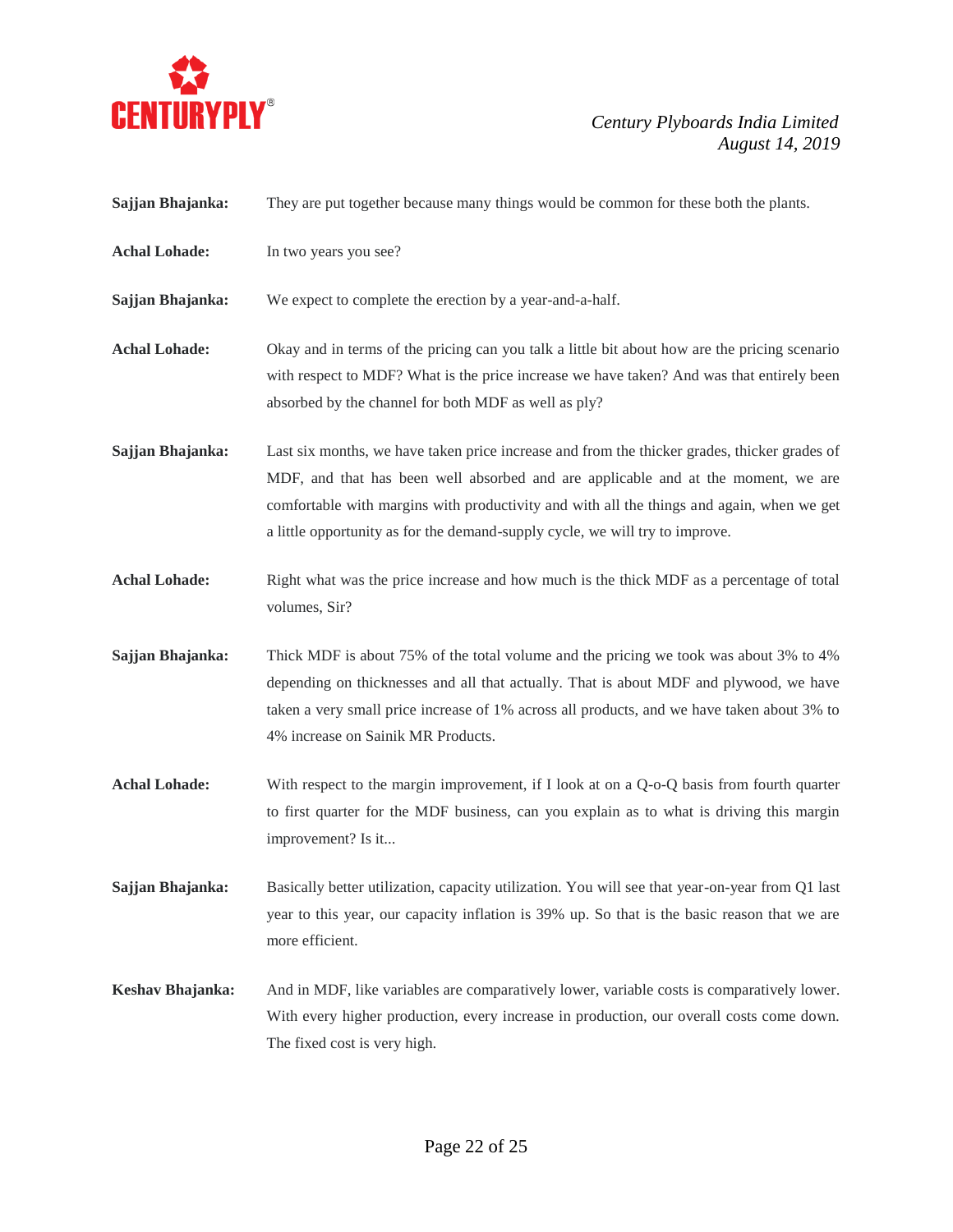

- Achal Lohade: No I was talking about from fourth quarter to first quarter margins have improved from 15% to 23%. So I was just curious, is there any cost or is there any one off?
- **Sajjan Bhajanka:** The cost roughly is also there, because the adhesive price that has substantially come down like formalin, formalin is a major distinct, melamine and formalin these two ingredients are available at cheaper price and at the same time, we have done some improvement in our operations so earlier, our electricity consumption was around 350 units per cubic meter, that has come down to 250 units per cubic meter and again, we have installed some equipments, which have reduced our group consumption costs so these are collective measures, higher capacity utilization, better management, reduction in the cost, so this are all factored in.
- **Achal Lohade:** What kind of margins are we looking at from the full year perspective? You think the current margin….
- **Sajjan Bhajanka:** Current margins will continue, there is cope of some more improvement, but there is no chance of going back.
- **Achal Lohade:** Understood and specifically with respect to the MDF segment, what is the mix in terms of North and South for us? Like how much do we sell in western and southern markets?
- **Sajjan Bhajanka:** We are selling about 70% to 75% in the northern market and this in West, Eastern, South mixed.
- **Keshav Bhajanka:** Other markets, we are selling mainly the premium products, not like waterproof grade, FDA grade to mostly we sell those products so where even others are they are costlier product the logistics constitutes lower portion of that product realization.
- Achal Lohade: Right and what would be the mix of this high value, value-added products, premium products in total, Sir?
- **Sajjan Bhajanka:** In total, now we are managing around 20% premium, 50%.
- **Achal Lohade:** Okay got it and I was trying to ask with respect to pricing, specifically for South market, given the capacity of another competitor coming on stream sometime back?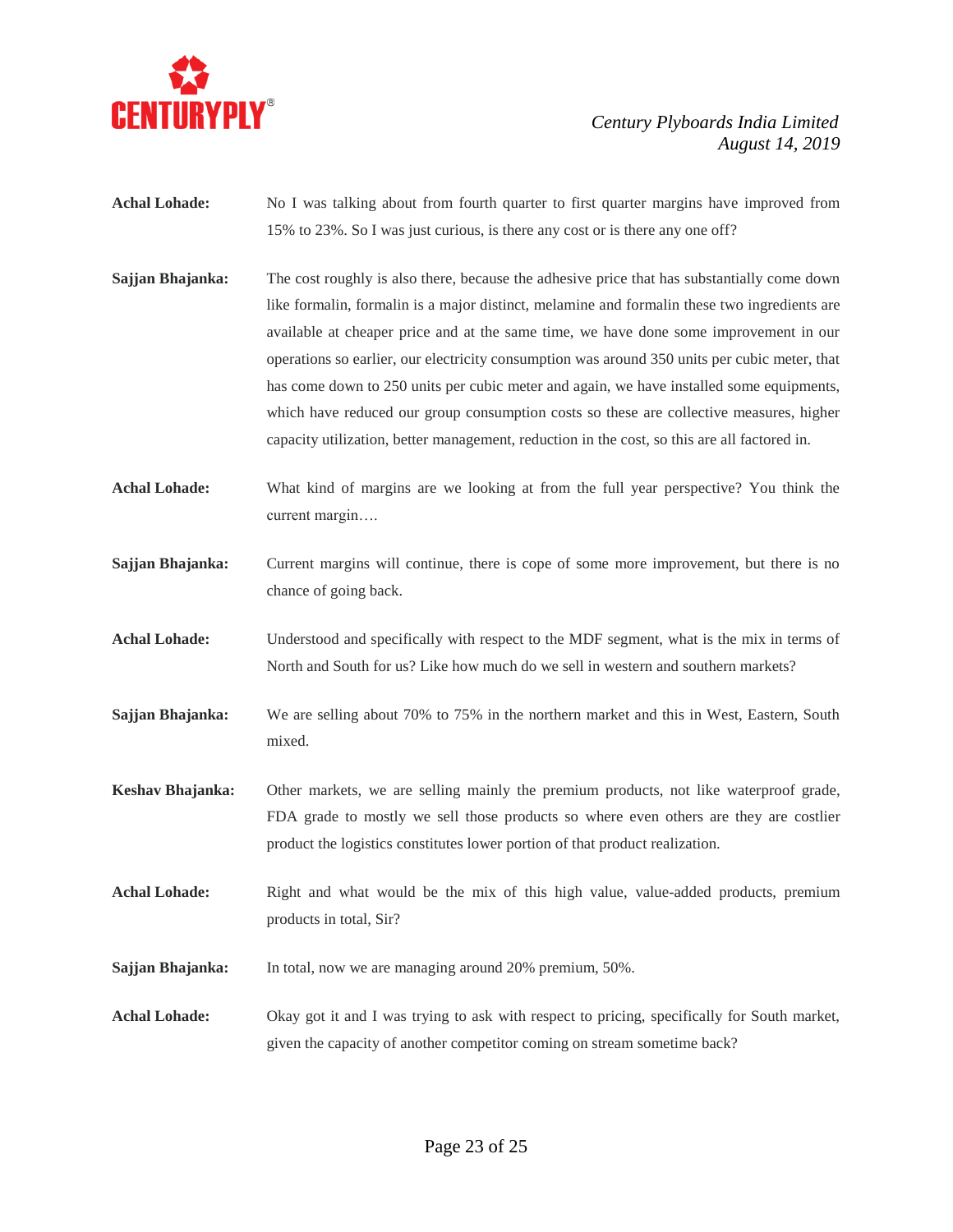

- **Sajjan Bhajanka:** Yes, southern market the passage has duly reduced, but we are still maintaining, as far as our expected realization to the company is concerned, we are able to maintain the same utilization as we are realizing in North that is why you know, slowly, slowly, our sales to South will be reducing as and when they are increasing their presence in the market and for that, we are fully ready. That is not an issue with us.
- Achal Lohade: Right and just last question, if I may, Sir, with respect to the ply growth has been fairly subdued for a while now so how do you see the scenario, as such scenario kind of worsen, we could expect to the demand at the industry level? And what kind of growth are we looking at for this segment?
- **Sajjan Bhajanka:** The growth in plywood would continue to be subdued because world over that was the scenario. The plywood, the MDF, particleboard, they are creation of last three decades so maybe China, first MDF plant might be stabilized 30 years back and in these 30 years, now plywood, MDF and particleboard have surpassed plywood and the plywood's total volume, maybe 17 million cubic meters and MDF and particleboard joint volume is around 85 million cubic meters, 90 million cubic meters so that way, in India also, at the moment, our total volume of plywood is around 10 million cubic meters and MDF and particleboard together is less than 2 million cubic meters so MDF and particleboard will keep on growing at a very rapid pace, and we expect the constitution of India and more like the people go for tailor-made furniture and even it is carpenters, so plywood continue in the market. But the growth would be subdued if the MDF particleboard is growing at a rate of 20% per annum. Plywood may grow at the rate of 5%.
- Achal Lohade: Great Sir. I will come back for the questions.

**Moderator:** Thank you. The next question is from the line of Ashish Poddar from Anand Rathi Services and Stockbrokers. Please go ahead.

- Ashish Poddar: My question is, out of this Rs. 400 Crores, Rs. 450 Crores of capex. If you can divide in FY2020 and FY2021, what will be the number and also the source of funding for that?
- **Sajjan Bhajanka:** Like capex would we start. First, we have to give some advantages, we have to buy land so this maybe there would be around Rs. 50 Crores to Rs. 100 Crores within this financial year and the rest would be incurred in the next financial year and typically, this Century we